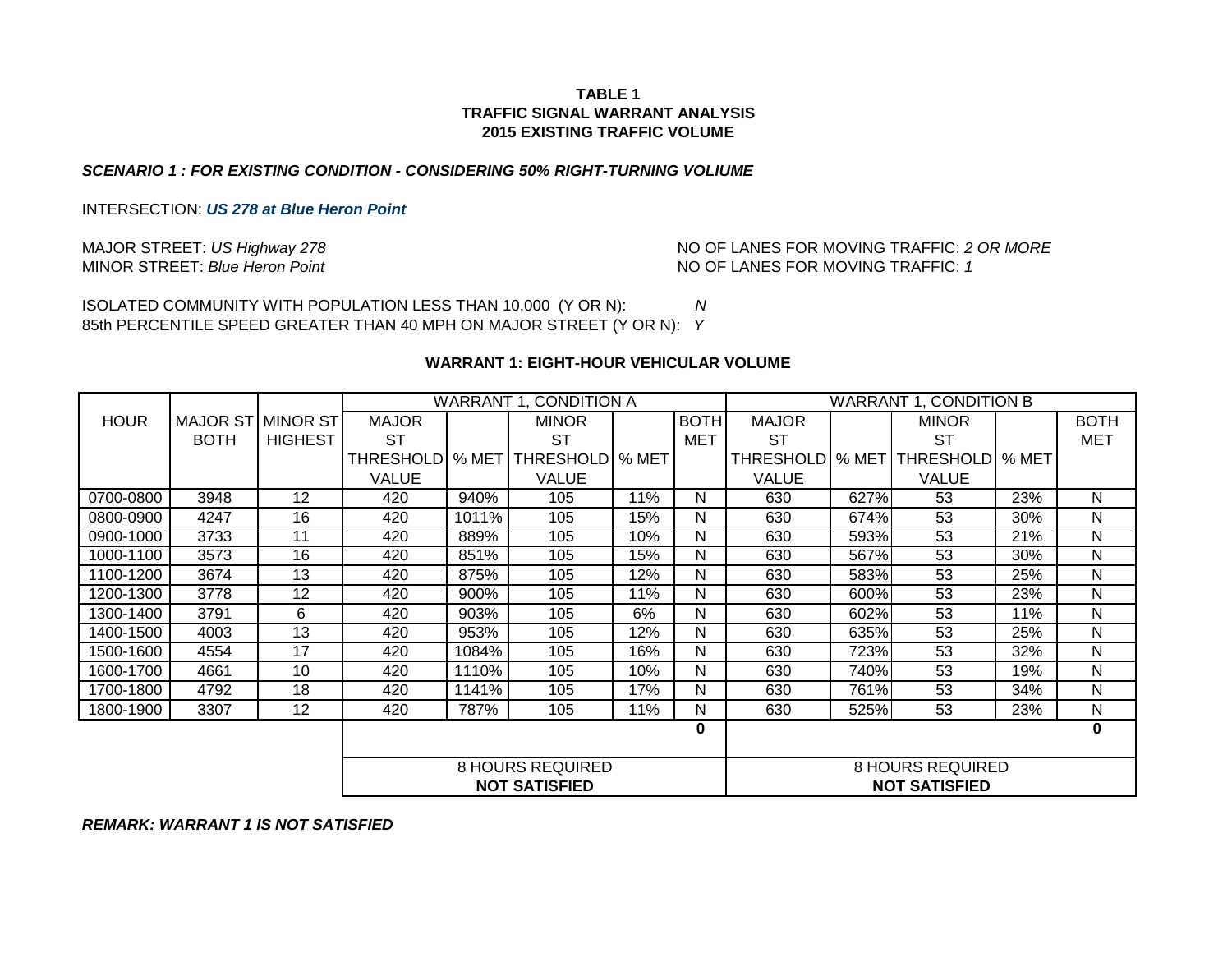#### *SCENARIO 1 : FOR EXISTING CONDITION - CONSIDERING 50% RIGHT-TURNING VOLIUME*

## INTERSECTION: *US 278 at Blue Heron Point*

| MAJOR STREET: US Highway 278   | NO OF LANES FOR MOVING TRAFFIC: 2 OR MORE         |
|--------------------------------|---------------------------------------------------|
| MINOR STREET: Blue Heron Point | NO OF LANES FOR MOVING TRAFFIC: 1 (Minor St Left) |

ISOLATED COMMUNITY WITH POPULATION LESS THAN 10,000 (Y OR N): *N* 85th PERCENTILE SPEED GREATER THAN 40 MPH ON MAJOR STREET (Y OR N): *Y*

| <b>HOUR</b> | <b>MAJOR ST</b><br><b>BOTH</b> | <b>MINOR ST</b><br><b>HIGHEST</b> | APPROX.<br><b>MINOR</b><br>SТ<br><b>THRESHOLD</b> | % MET                                           | MET |
|-------------|--------------------------------|-----------------------------------|---------------------------------------------------|-------------------------------------------------|-----|
|             |                                |                                   | VALUE                                             |                                                 |     |
| 0800-0900   | 4247                           | 16                                | 60                                                | 27%                                             | N   |
| 1000-1100   | 3573                           | 16                                | 60                                                | 27%                                             | N   |
| 1500-1600   | 4554                           | 17                                | 60                                                | 28%                                             | N   |
| 1700-1800   | 4792                           | 18                                | 60                                                | 30%                                             | N   |
|             |                                |                                   |                                                   |                                                 | Λ   |
|             |                                |                                   |                                                   | <b>4 HOURS REQUIRED</b><br><b>NOT SATISFIED</b> |     |

#### **WARRANT 2: HOUR-HOUR VEHICULAR VOLUME**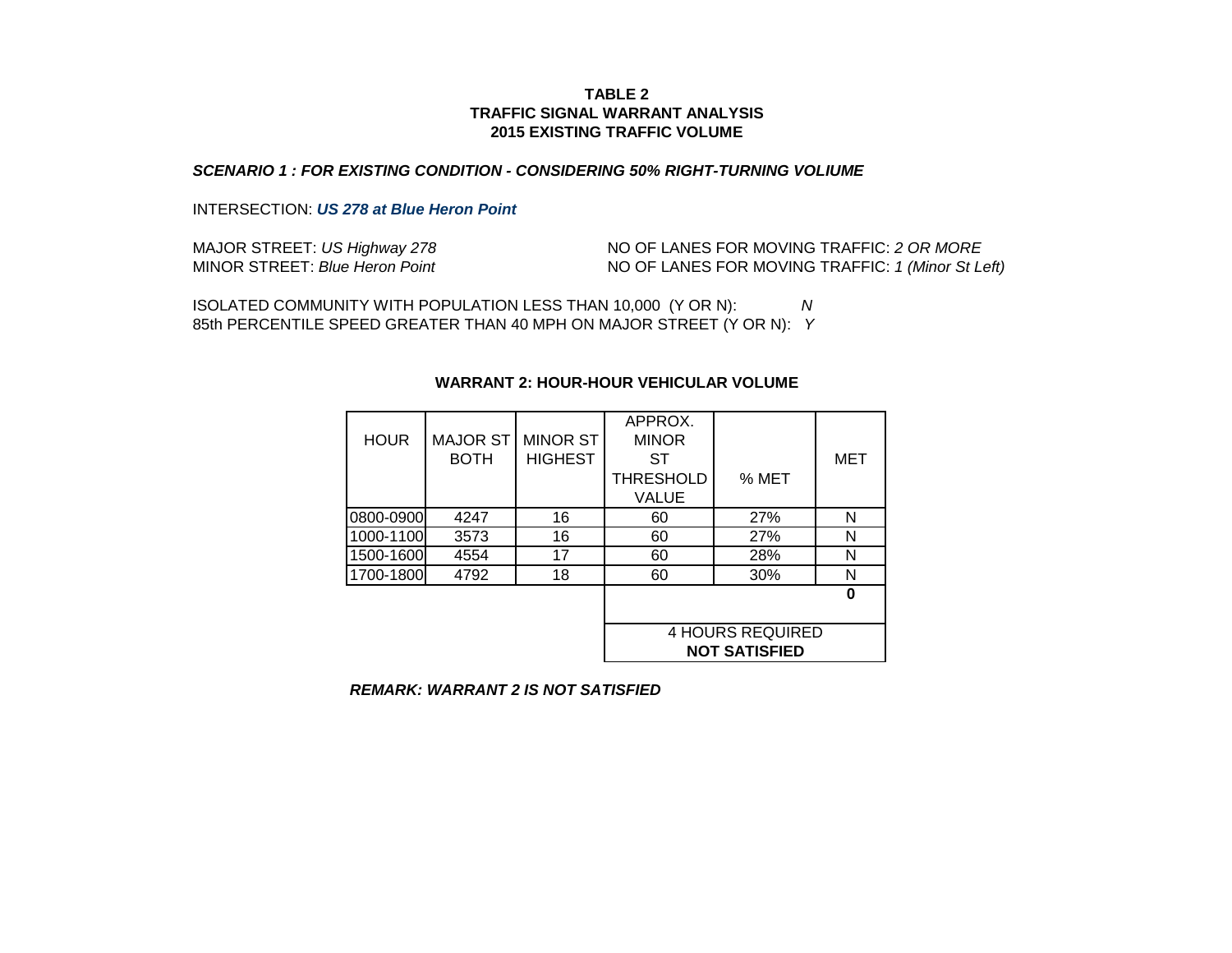### *SCENARIO 1 : FOR EXISTING CONDITION - CONSIDERING 50% RIGHT-TURNING VOLIUME*

INTERSECTION: *US 278 at Blue Heron Point*

| MAJOR STREET: US Highway 278   | NO OF LANES FOR MOVING TRAFFIC: 2 OR MORE         |
|--------------------------------|---------------------------------------------------|
| MINOR STREET: Blue Heron Point | NO OF LANES FOR MOVING TRAFFIC: 1 (Minor St Left) |

ISOLATED COMMUNITY WITH POPULATION LESS THAN 10,000 (Y OR N): *N* 85th PERCENTILE SPEED GREATER THAN 40 MPH ON MAJOR STREET (Y OR N): *Y*

|             |                 |                 | APPROX.          |                      |     |
|-------------|-----------------|-----------------|------------------|----------------------|-----|
| <b>HOUR</b> | <b>MAJOR ST</b> | <b>MINOR ST</b> | <b>MINOR</b>     |                      |     |
|             | <b>BOTH</b>     | <b>HIGHEST</b>  | ST               |                      | MET |
|             |                 |                 | <b>THRESHOLD</b> | % MET                |     |
|             |                 |                 | <b>VALUE</b>     |                      |     |
| 1700-1800   | 4792            | 18              | 75               | 24%                  | N   |
|             |                 |                 |                  |                      |     |
|             |                 |                 |                  |                      |     |
|             |                 |                 |                  | 1 HOUR REQUIRED      |     |
|             |                 |                 |                  | <b>NOT SATISFIED</b> |     |

# **WARRANT 3: PEAK-HOUR VEHICULAR VOLUME**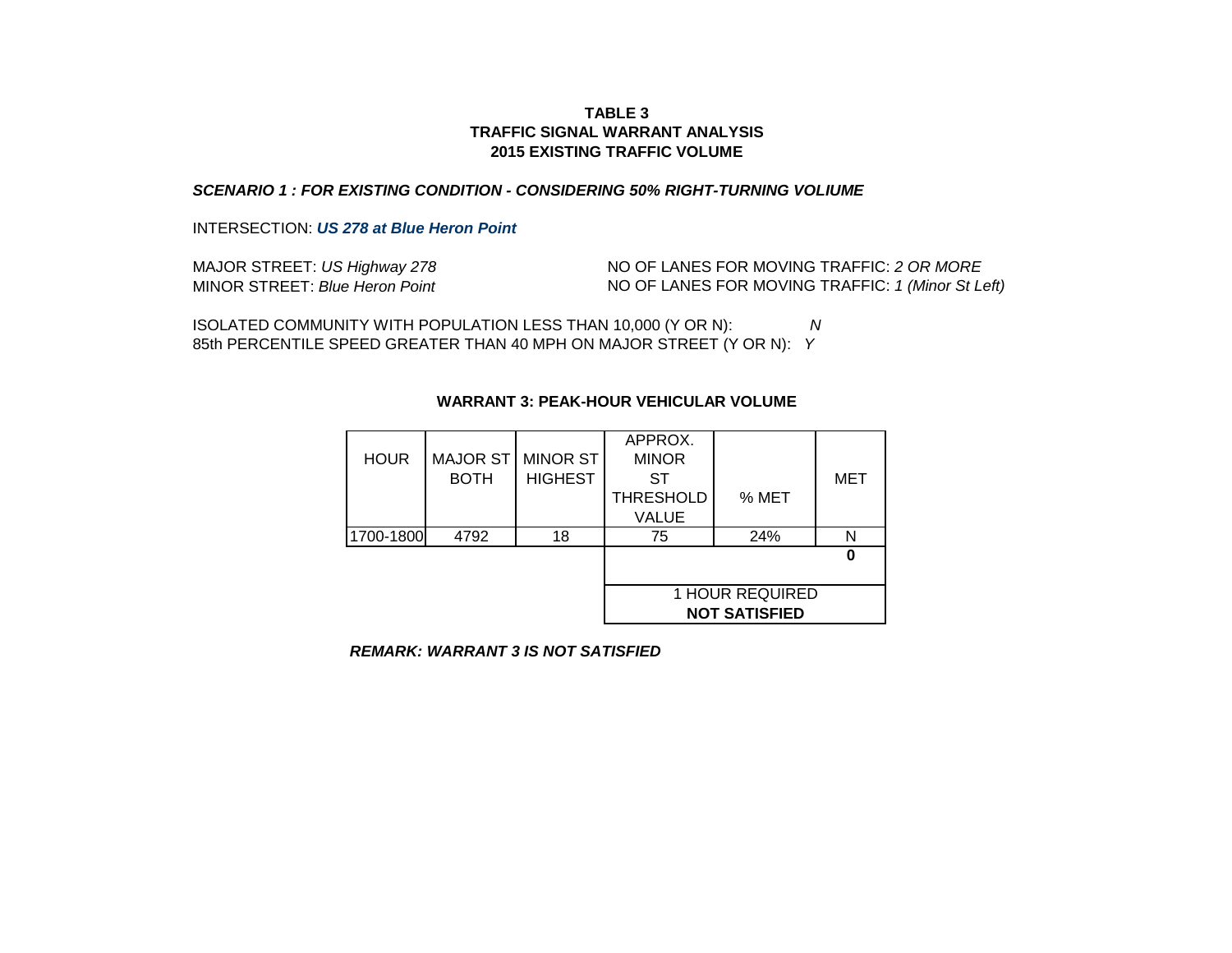#### *SCENARIO 1 : FOR EXISTING CONDITION - ONLY CONSIDERING LEFT-TURNING VOLUME*

INTERSECTION: *US 278 at Gateway Dr./Crosstree Dr.*

MAJOR STREET: *US Highway 278* MINOR STREET: *Crosstree Drive*

NO OF LANES FOR MOVING TRAFFIC: *1 (Minor St Left)* NO OF LANES FOR MOVING TRAFFIC: *2 OR MORE*

ISOLATED COMMUNITY WITH POPULATION LESS THAN 10,000 (Y OR N): *N* 85th PERCENTILE SPEED GREATER THAN 40 MPH ON MAJOR STREET (Y OR N): *Y*

#### **WARRANT 1: EIGHT-HOUR VEHICULAR VOLUME**

|             |             |                | WARRANT 1, CONDITION A  |       |                      | <b>WARRANT 1, CONDITION B</b> |                  |                  |       |                      |       |             |
|-------------|-------------|----------------|-------------------------|-------|----------------------|-------------------------------|------------------|------------------|-------|----------------------|-------|-------------|
| <b>HOUR</b> | MAJOR ST    | MINOR ST       | <b>MAJOR</b>            |       | <b>MINOR</b>         |                               | <b>BOTH</b>      | <b>MAJOR</b>     |       | <b>MINOR</b>         |       | <b>BOTH</b> |
|             | <b>BOTH</b> | <b>HIGHEST</b> | ST                      |       | SТ                   |                               | MET              | <b>ST</b>        |       | <b>ST</b>            |       | <b>MET</b>  |
|             |             |                | <b>THRESHOLDI</b>       | % MET | THRESHOLD   % MET    |                               |                  | <b>THRESHOLD</b> | % MET | <b>THRESHOLD</b>     | % MET |             |
|             |             |                | <b>VALUE</b>            |       | <b>VALUE</b>         |                               |                  | <b>VALUE</b>     |       | <b>VALUE</b>         |       |             |
| 0700-0800   | 3984        | 11             | 420                     | 949%  | 105                  | 10%                           | N                | 630              | 632%  | 53                   | 21%   | N           |
| 0800-0900   | 4270        | 19             | 420                     | 1017% | 105                  | 18%                           | N                | 630              | 678%  | 53                   | 36%   | N           |
| 0900-1000   | 3693        | 36             | 420                     | 879%  | 105                  | 34%                           | N                | 630              | 586%  | 53                   | 68%   | N           |
| 1000-1100   | 3573        | 29             | 420                     | 851%  | 105                  | 28%                           | N                | 630              | 567%  | 53                   | 55%   | N           |
| 1100-1200   | 3648        | 26             | 420                     | 869%  | 105                  | 25%                           | N                | 630              | 579%  | 53                   | 49%   | N           |
| 1200-1300   | 3755        | 32             | 420                     | 894%  | 105                  | 30%                           | N                | 630              | 596%  | 53                   | 60%   | N           |
| 1300-1400   | 3756        | 29             | 420                     | 894%  | 105                  | 28%                           | N                | 630              | 596%  | 53                   | 55%   | N           |
| 1400-1500   | 4023        | 26             | 420                     | 958%  | 105                  | 25%                           | N                | 630              | 639%  | 53                   | 49%   | N           |
| 1500-1600   | 4531        | 23             | 420                     | 1079% | 105                  | 22%                           | N                | 630              | 719%  | 53                   | 43%   | N           |
| 1600-1700   | 4700        | 27             | 420                     | 1119% | 105                  | 26%                           | N                | 630              | 746%  | 53                   | 51%   | N           |
| 1700-1800   | 4818        | 21             | 420                     | 1147% | 105                  | 20%                           | N                | 630              | 765%  | 53                   | 40%   | N           |
| 1800-1900   | 3460        | 17             | 420                     | 824%  | 105                  | 16%                           | N                | 630              | 549%  | 53                   | 32%   | N           |
|             |             |                |                         |       |                      |                               | 0                |                  |       |                      |       | 0           |
|             |             |                |                         |       |                      |                               |                  |                  |       |                      |       |             |
|             |             |                | <b>8 HOURS REQUIRED</b> |       |                      |                               | 8 HOURS REQUIRED |                  |       |                      |       |             |
|             |             |                |                         |       | <b>NOT SATISFIED</b> |                               |                  |                  |       | <b>NOT SATISFIED</b> |       |             |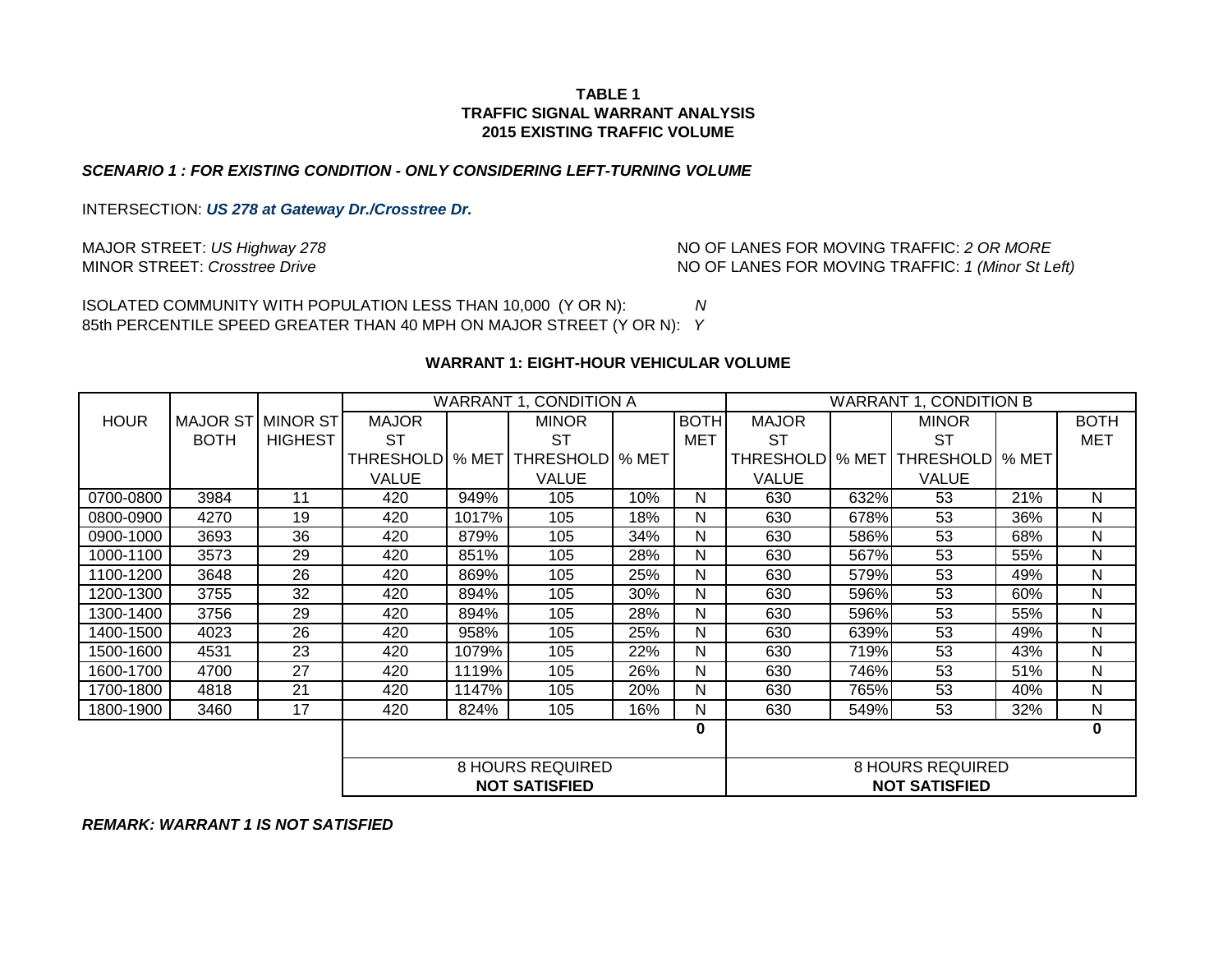#### *SCENARIO 1 : FOR EXISTING CONDITION - ONLY CONSIDERING LEFT-TURNING VOLUME*

INTERSECTION: *US 278 at Gateway Dr./Crosstree Dr.*

| MAJOR STREET: US Highway 278  | NO OF LANES FOR MOVING TRAFFIC: 2 OR MORE         |
|-------------------------------|---------------------------------------------------|
| MINOR STREET: Crosstree Drive | NO OF LANES FOR MOVING TRAFFIC: 1 (Minor St Left) |

ISOLATED COMMUNITY WITH POPULATION LESS THAN 10,000 (Y OR N): *N* 85th PERCENTILE SPEED GREATER THAN 40 MPH ON MAJOR STREET (Y OR N): *Y*

| <b>HOUR</b> | <b>MAJOR ST</b><br><b>BOTH</b> | <b>MINOR ST</b><br><b>HIGHEST</b> | APPROX.<br><b>MINOR</b><br>ST<br><b>THRESHOLD</b><br><b>VALUE</b> | % MET                                           | MET |
|-------------|--------------------------------|-----------------------------------|-------------------------------------------------------------------|-------------------------------------------------|-----|
| 0900-1000   | 3693                           | 36                                | 60                                                                | 60%                                             | N   |
| 1000-1100   | 3573                           | 29                                | 60                                                                | 48%                                             | N   |
| 1100-1200   | 3648                           | 26                                | 60                                                                | 43%                                             | N   |
| 1200-1300   | 3755                           | 32                                | 60                                                                | 53%                                             | N   |
|             |                                |                                   |                                                                   |                                                 | ŋ   |
|             |                                |                                   |                                                                   | <b>4 HOURS REQUIRED</b><br><b>NOT SATISFIED</b> |     |

#### **WARRANT 2: HOUR-HOUR VEHICULAR VOLUME**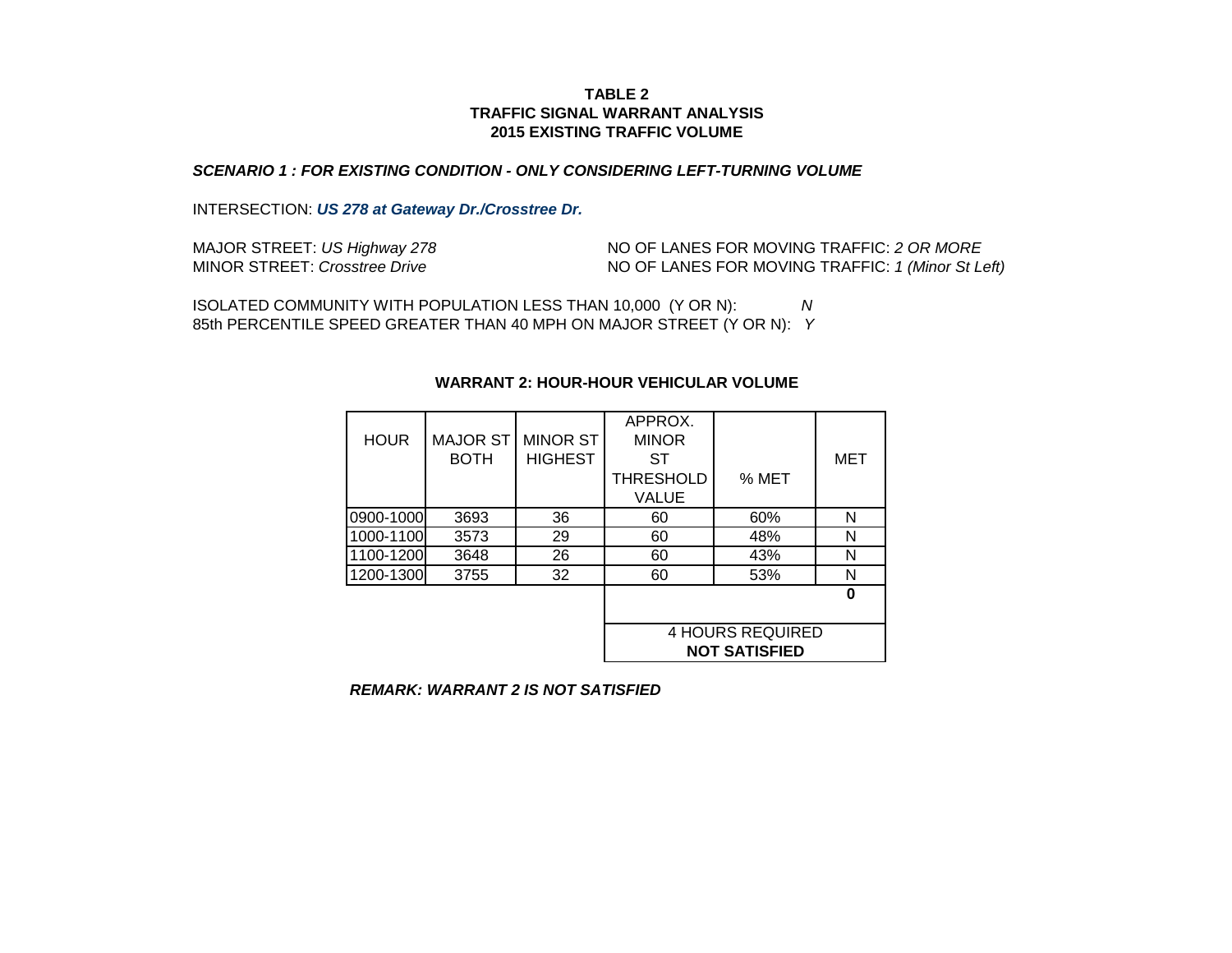## **2015 EXISTING TRAFFIC VOLUME TABLE 3 TRAFFIC SIGNAL WARRANT ANALYSIS**

# *SCENARIO 1 : FOR EXISTING CONDITION - ONLY CONSIDERING LEFT-TURNING VOLUME*

INTERSECTION: *US 278 at Gateway Dr./Crosstree Dr.*

| MAJOR STREET: US Highway 278  | NO OF LANES FOR MOVING TRAFFIC: 2 OR MORE         |
|-------------------------------|---------------------------------------------------|
| MINOR STREET: Crosstree Drive | NO OF LANES FOR MOVING TRAFFIC: 1 (Minor St Left) |

85th PERCENTILE SPEED GREATER THAN 40 MPH ON MAJOR STREET (Y OR N): *Y* ISOLATED COMMUNITY WITH POPULATION LESS THAN 10,000 (Y OR N): *N*

|             |                 |                 | APPROX.          |                        |     |
|-------------|-----------------|-----------------|------------------|------------------------|-----|
| <b>HOUR</b> | <b>MAJOR ST</b> | <b>MINOR ST</b> | <b>MINOR</b>     |                        |     |
|             | <b>BOTH</b>     | <b>HIGHEST</b>  | ST               |                        | MET |
|             |                 |                 | <b>THRESHOLD</b> | % MET                  |     |
|             |                 |                 | <b>VALUE</b>     |                        |     |
| 0900-1000   | 3693            | 36              | 75               | 48%                    |     |
|             |                 |                 |                  |                        |     |
|             |                 |                 |                  |                        |     |
|             |                 |                 |                  | <b>1 HOUR REQUIRED</b> |     |
|             |                 |                 |                  | <b>NOT SATISFIED</b>   |     |

# **WARRANT 3: PEAK-HOUR VEHICULAR VOLUME**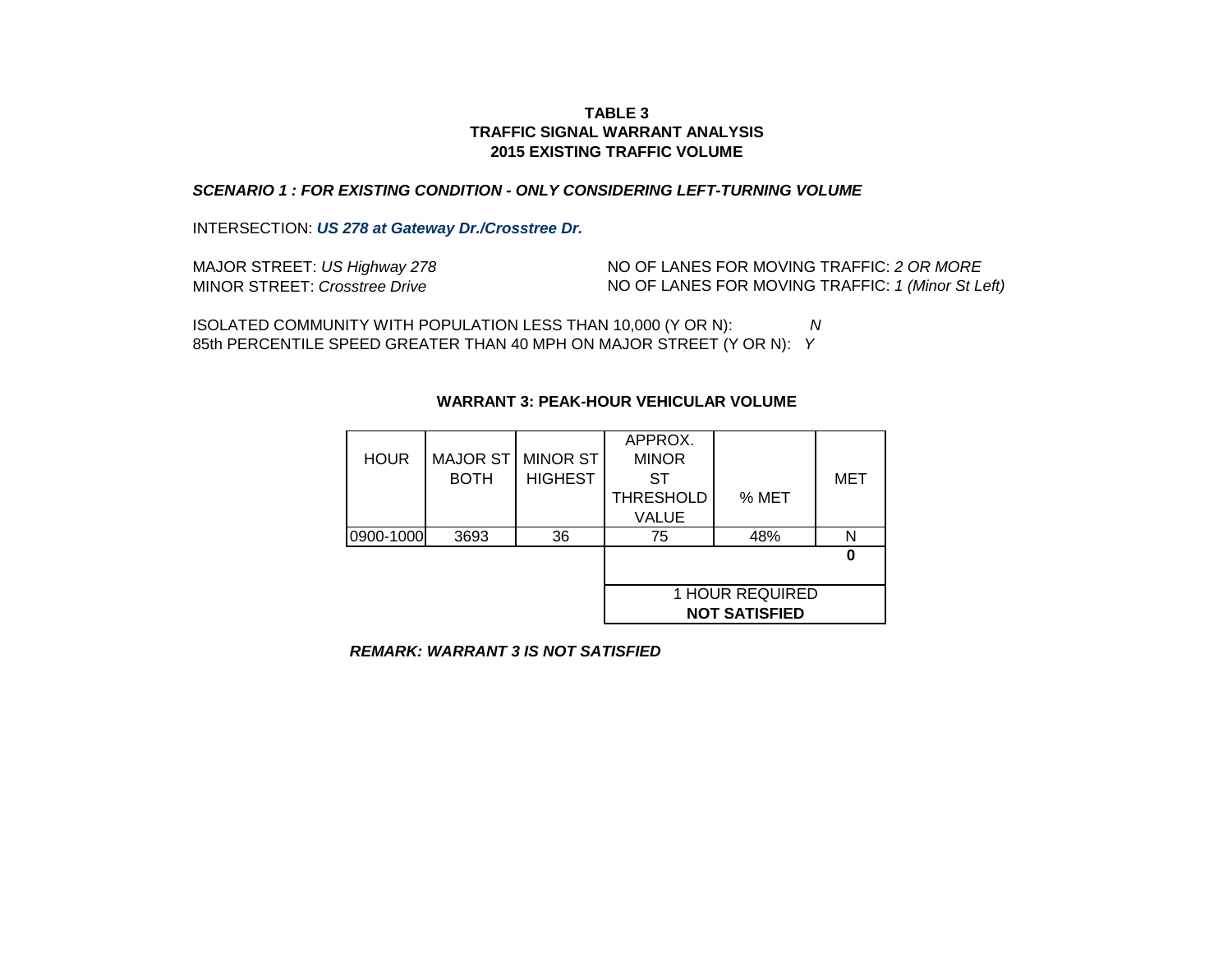#### *SCENARIO 1 : FOR EXISTING CONDITION - CONSIDERING 50% RIGHT-TURNING VOLIUME*

INTERSECTION: *US 278 at Jenkins Rd.*

MINOR STREET: Jenkins Rd. 2008 and 2009 and 2009 and 2009 and 2009 and 2009 and 2009 and 2009 and 2009 and 2009 and 2009 and 2009 and 2009 and 2009 and 2009 and 2009 and 2009 and 2009 and 2009 and 2009 and 2009 and 2009 an MAJOR STREET: *US Highway 278*  $\blacksquare$  NO OF LANES FOR MOVING TRAFFIC: 2 OR MORE

ISOLATED COMMUNITY WITH POPULATION LESS THAN 10,000 (Y OR N): *N* 85th PERCENTILE SPEED GREATER THAN 40 MPH ON MAJOR STREET (Y OR N): *Y*

#### **WARRANT 1: EIGHT-HOUR VEHICULAR VOLUME**

|             |                   |                |                         |                      | WARRANT 1, CONDITION A |       |             | <b>WARRANT 1, CONDITION B</b> |                  |                      |         |             |
|-------------|-------------------|----------------|-------------------------|----------------------|------------------------|-------|-------------|-------------------------------|------------------|----------------------|---------|-------------|
| <b>HOUR</b> | MAJOR ST MINOR ST |                | <b>MAJOR</b>            |                      | <b>MINOR</b>           |       | <b>BOTH</b> | <b>MAJOR</b>                  |                  | <b>MINOR</b>         |         | <b>BOTH</b> |
|             | <b>BOTH</b>       | <b>HIGHEST</b> | SТ                      |                      | ST                     |       | MET         | ST                            |                  | ST                   |         | MET         |
|             |                   |                | THRESHOLDI              | % MET                | <b>THRESHOLD</b>       | % MET |             | <b>THRESHOLDI</b>             | % MET            | <b>THRESHOLD</b>     | l % MET |             |
|             |                   |                | <b>VALUE</b>            |                      | <b>VALUE</b>           |       |             | <b>VALUE</b>                  |                  | <b>VALUE</b>         |         |             |
| 0700-0800   | 3968              | 12             | 420                     | 945%                 | 105                    | 11%   | N           | 630                           | 630%             | 53                   | 23%     | N           |
| 0800-0900   | 4283              | 15             | 420                     | 1020%                | 105                    | 14%   | N           | 630                           | 680%             | 53                   | 28%     | N           |
| 0900-1000   | 3684              | 18             | 420                     | 877%                 | 105                    | 17%   | N           | 630                           | 585%             | 53                   | 34%     | N           |
| 1000-1100   | 3526              | 37             | 420                     | 840%                 | 105                    | 35%   | N           | 630                           | 560%             | 53                   | 70%     | N           |
| 1100-1200   | 3687              | 37             | 420                     | 878%                 | 105                    | 35%   | N           | 630                           | 585%             | 53                   | 70%     | N           |
| 1200-1300   | 3711              | 15             | 420                     | 884%                 | 105                    | 14%   | N           | 630                           | 589%             | 53                   | 28%     | N           |
| 1300-1400   | 3775              | 21             | 420                     | 899%                 | 105                    | 20%   | N           | 630                           | 599%             | 53                   | 40%     | N           |
| 1400-1500   | 4036              | 26             | 420                     | 961%                 | 105                    | 25%   | N           | 630                           | 641%             | 53                   | 49%     | N           |
| 1500-1600   | 4580              | 24             | 420                     | 1090%                | 105                    | 23%   | N           | 630                           | 727%             | 53                   | 45%     | N           |
| 1600-1700   | 4687              | 28             | 420                     | 1116%                | 105                    | 27%   | N           | 630                           | 744%             | 53                   | 53%     | N           |
| 1700-1800   | 4746              | 16             | 420                     | 1130%                | 105                    | 15%   | N           | 630                           | 753%             | 53                   | 30%     | N           |
| 1800-1900   | 3465              | 25             | 420                     | 825%                 | 105                    | 24%   | N           | 630                           | 550%             | 53                   | 47%     | N           |
|             |                   |                |                         |                      |                        |       | 0           |                               |                  |                      |         | $\mathbf 0$ |
|             |                   |                |                         |                      |                        |       |             |                               |                  |                      |         |             |
|             |                   |                | <b>8 HOURS REQUIRED</b> |                      |                        |       |             |                               | 8 HOURS REQUIRED |                      |         |             |
|             |                   |                |                         | <b>NOT SATISFIED</b> |                        |       |             |                               |                  | <b>NOT SATISFIED</b> |         |             |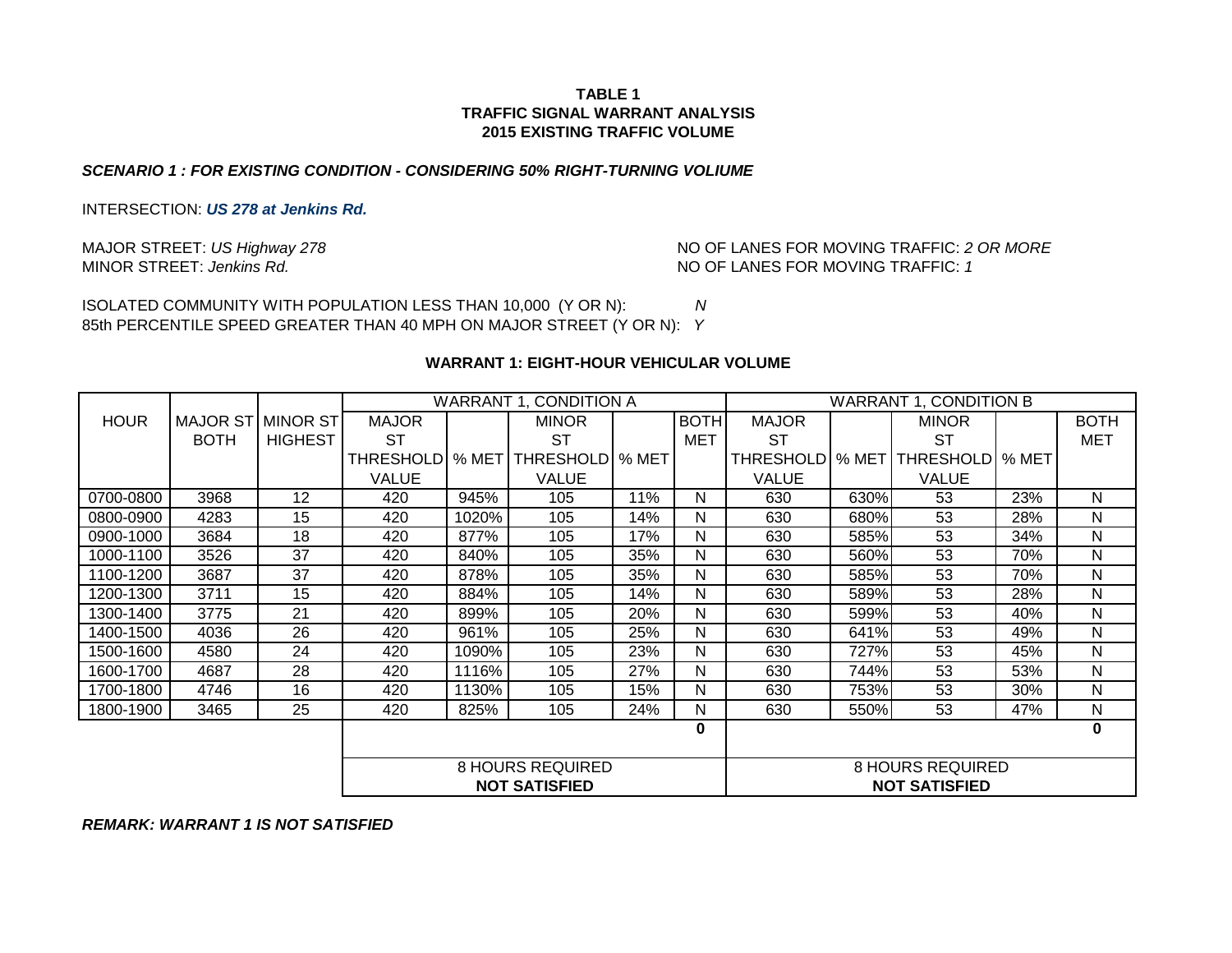#### *SCENARIO 1 : FOR EXISTING CONDITION - CONSIDERING 50% RIGHT-TURNING VOLIUME*

#### INTERSECTION: *US 278 at Jenkins Rd.*

| MAJOR STREET: US Highway 278 | NO OF LANES FOR MOVING TRAFFIC: 2 OR MORE         |
|------------------------------|---------------------------------------------------|
| MINOR STREET: Jenkins Rd.    | NO OF LANES FOR MOVING TRAFFIC: 1 (Minor St Left) |

ISOLATED COMMUNITY WITH POPULATION LESS THAN 10,000 (Y OR N): *N* 85th PERCENTILE SPEED GREATER THAN 40 MPH ON MAJOR STREET (Y OR N): *Y*

| <b>HOUR</b> | <b>MAJOR ST</b><br><b>BOTH</b> | <b>MINOR ST</b><br><b>HIGHEST</b> | APPROX.<br><b>MINOR</b><br>SТ |                                                 | MET |
|-------------|--------------------------------|-----------------------------------|-------------------------------|-------------------------------------------------|-----|
|             |                                |                                   | <b>THRESHOLD</b><br>VALUE     | % MET                                           |     |
| 1000-1100   | 3526                           | 37                                | 60                            | 62%                                             | N   |
| 1100-1200   | 3687                           | 37                                | 60                            | 62%                                             | N   |
| 1400-1500   | 4036                           | 26                                | 60                            | 43%                                             | N   |
| 1600-1700   | 4687                           | 28                                | 60                            | 47%                                             | N   |
|             |                                |                                   |                               |                                                 | Λ   |
|             |                                |                                   |                               | <b>4 HOURS REQUIRED</b><br><b>NOT SATISFIED</b> |     |

#### **WARRANT 2: HOUR-HOUR VEHICULAR VOLUME**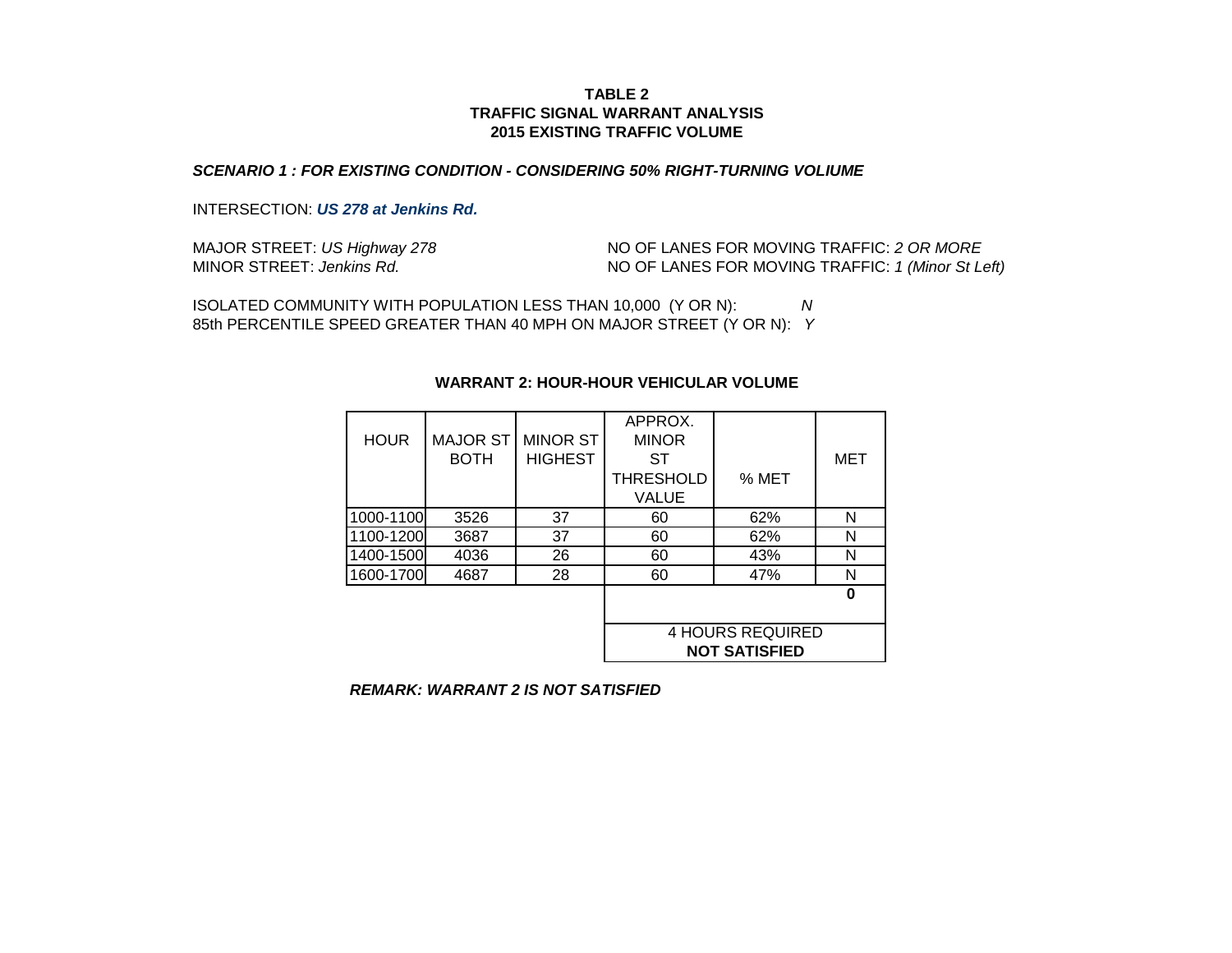#### *SCENARIO 1 : FOR EXISTING CONDITION - CONSIDERING 50% RIGHT-TURNING VOLIUME*

INTERSECTION: *US 278 at Jenkins Rd.*

| MAJOR STREET: US Highway 278 | NO OF LANES FOR MOVING TRAFFIC: 2 OR MORE         |
|------------------------------|---------------------------------------------------|
| MINOR STREET: Jenkins Rd.    | NO OF LANES FOR MOVING TRAFFIC: 1 (Minor St Left) |

ISOLATED COMMUNITY WITH POPULATION LESS THAN 10,000 (Y OR N): *N* 85th PERCENTILE SPEED GREATER THAN 40 MPH ON MAJOR STREET (Y OR N): *Y*

|             |                 |                | APPROX.          |                      |     |
|-------------|-----------------|----------------|------------------|----------------------|-----|
| <b>HOUR</b> | <b>MAJOR ST</b> | MINOR ST       | <b>MINOR</b>     |                      |     |
|             | <b>BOTH</b>     | <b>HIGHEST</b> | ST               |                      | MET |
|             |                 |                | <b>THRESHOLD</b> | % MET                |     |
|             |                 |                | <b>VALUE</b>     |                      |     |
| 1100-1200   | 3687            | 37             | 75               | 49%                  |     |
|             |                 |                |                  |                      |     |
|             |                 |                |                  |                      |     |
|             |                 |                |                  | 1 HOUR REQUIRED      |     |
|             |                 |                |                  | <b>NOT SATISFIED</b> |     |

# **WARRANT 3: PEAK-HOUR VEHICULAR VOLUME**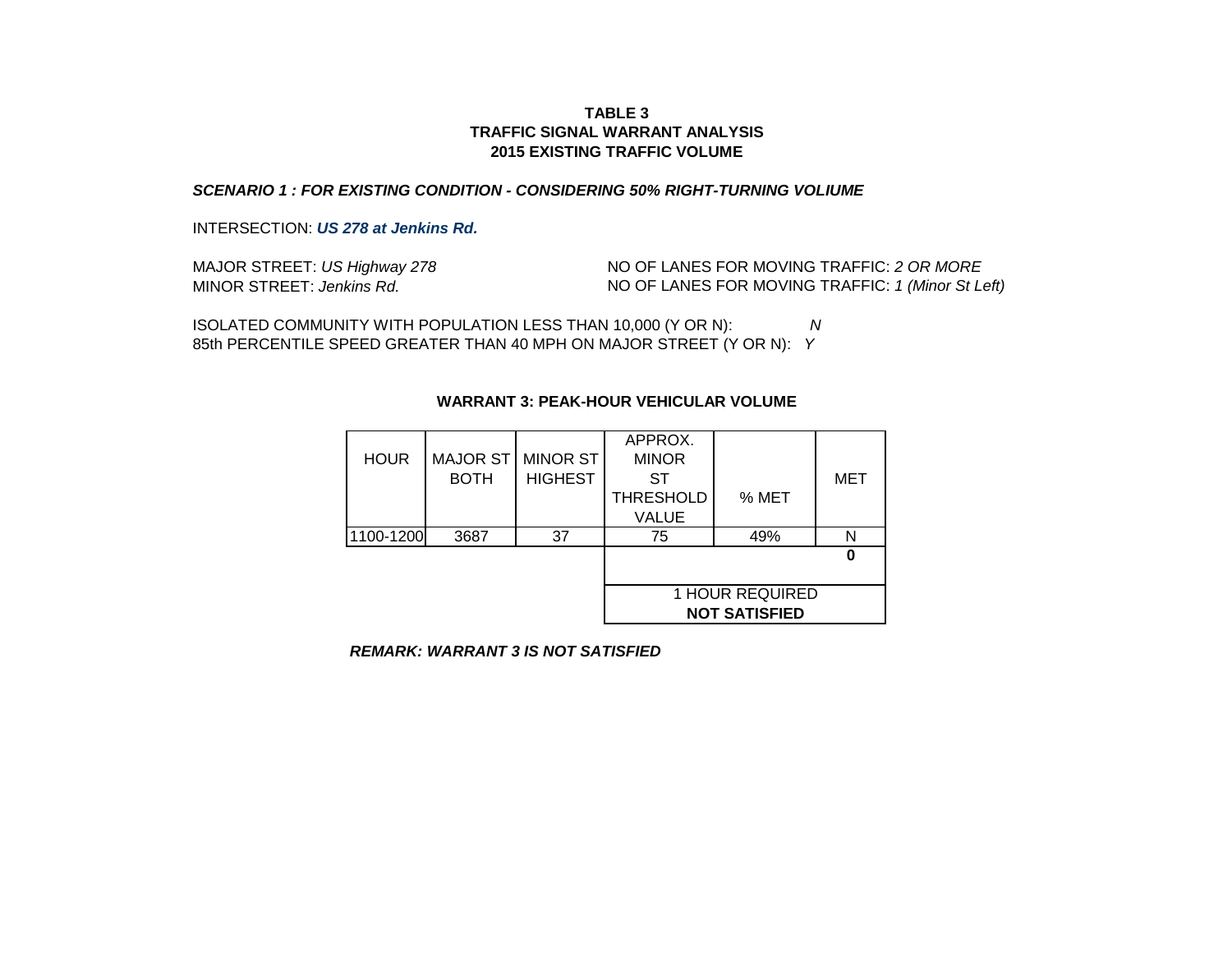## **2015 EXISTING TRAFFIC VOLUME TABLE 1 TRAFFIC SIGNAL WARRANT ANALYSIS**

#### *SCENARIO 2 : FOR RELOCATED CROSSTREE DR. ACROSS FROM JENKINS RD.*

INTERSECTION: *US 278 at relocated Crosstree Dr./Jenkins RD.*

MAJOR STREET: *US Highway 278* MINOR STREET: *Crosstree Drive/Jenkind Rd.* NO OF LANES FOR MOVING TRAFFIC: 2 NO OF LANES FOR MOVING TRAFFIC: *2 OR MORE*

85th PERCENTILE SPEED GREATER THAN 40 MPH ON MAJOR STREET (Y OR N): *Y* ISOLATED COMMUNITY WITH POPULATION LESS THAN 10,000 (Y OR N): *N*

#### **WARRANT 1: EIGHT-HOUR VEHICULAR VOLUME**

|             |                   |                | WARRANT 1, CONDITION A |       |                         |       |             | <b>WARRANT 1, CONDITION B</b> |       |                         |       |              |
|-------------|-------------------|----------------|------------------------|-------|-------------------------|-------|-------------|-------------------------------|-------|-------------------------|-------|--------------|
| <b>HOUR</b> | MAJOR ST MINOR ST |                | <b>MAJOR</b>           |       | <b>MINOR</b>            |       | <b>BOTH</b> | <b>MAJOR</b>                  |       | <b>MINOR</b>            |       | <b>BOTH</b>  |
|             | <b>BOTH</b>       | <b>HIGHEST</b> | ST                     |       | ST                      |       | <b>MET</b>  | SТ                            |       | <b>ST</b>               |       | MET          |
|             |                   |                | THRESHOLDI             | % MET | <b>THRESHOLD</b>        | % MET |             | <b>THRESHOLDI</b>             | % MET | <b>THRESHOLD</b>        | % MET |              |
|             |                   |                | <b>VALUE</b>           |       | <b>VALUE</b>            |       |             | VALUE                         |       | <b>VALUE</b>            |       |              |
| 0700-0800   | 3984              | 29             | 420                    | 949%  | 140                     | 21%   | N           | 630                           | 632%  | 70                      | 41%   | N            |
| 0800-0900   | 4270              | 47             | 420                    | 1017% | 140                     | 34%   | N           | 630                           | 678%  | 70                      | 67%   | N            |
| 0900-1000   | 3693              | 68             | 420                    | 879%  | 140                     | 49%   | N           | 630                           | 586%  | 70                      | 97%   | N            |
| 1000-1100   | 3573              | 57             | 420                    | 851%  | 140                     | 41%   | N           | 630                           | 567%  | 70                      | 81%   | N            |
| 1100-1200   | 3648              | 66             | 420                    | 869%  | 140                     | 47%   | N           | 630                           | 579%  | 70                      | 94%   | N            |
| 1200-1300   | 3755              | 62             | 420                    | 894%  | 140                     | 44%   | N           | 630                           | 596%  | 70                      | 89%   | N            |
| 1300-1400   | 3756              | 29             | 420                    | 894%  | 140                     | 21%   | N           | 630                           | 596%  | 70                      | 41%   | N            |
| 1400-1500   | 4023              | 57             | 420                    | 958%  | 140                     | 41%   | N           | 630                           | 639%  | 70                      | 81%   | $\mathsf{N}$ |
| 1500-1600   | 4531              | 50             | 420                    | 1079% | 140                     | 36%   | N           | 630                           | 719%  | 70                      | 71%   | N            |
| 1600-1700   | 4700              | 48             | 420                    | 1119% | 140                     | 34%   | N           | 630                           | 746%  | 70                      | 69%   | N            |
| 1700-1800   | 4818              | 43             | 420                    | 1147% | 140                     | 31%   | N           | 630                           | 765%  | 70                      | 61%   | N            |
| 1800-1900   | 3460              | 32             | 420                    | 824%  | 140                     | 23%   | N           | 630                           | 549%  | 70                      | 46%   | $\mathsf{N}$ |
|             |                   |                |                        |       |                         |       | 0           |                               |       |                         |       | $\mathbf 0$  |
|             |                   |                |                        |       |                         |       |             |                               |       |                         |       |              |
|             |                   |                |                        |       | <b>8 HOURS REQUIRED</b> |       |             |                               |       | <b>8 HOURS REQUIRED</b> |       |              |
|             |                   |                |                        |       | <b>NOT SATISFIED</b>    |       |             |                               |       | <b>NOT SATISFIED</b>    |       |              |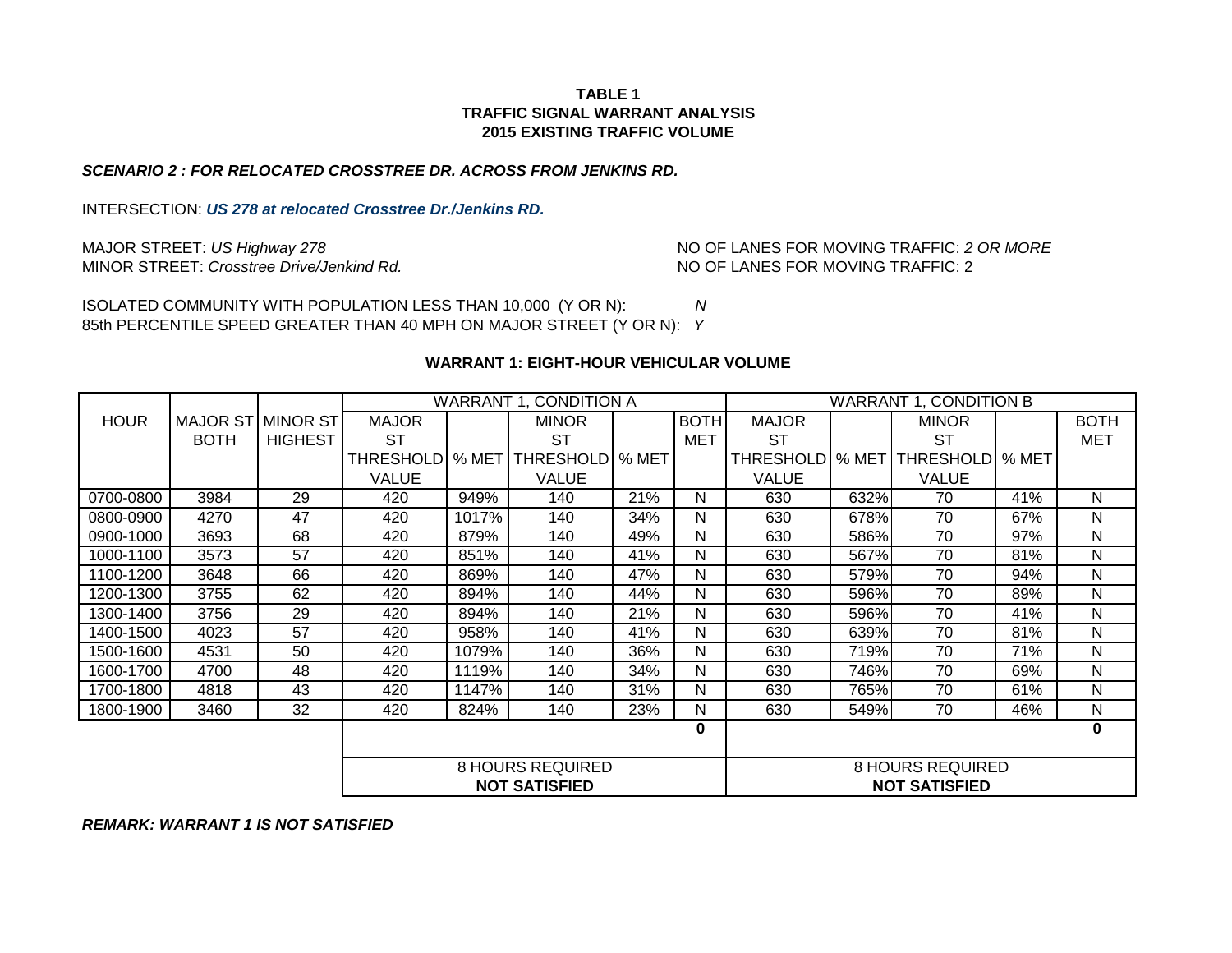# *SCENARIO 2 : FOR RELOCATED CROSSTREE DR. ACROSS FROM JENKINS RD.*

#### INTERSECTION: *US 278 at relocated Crosstree Dr./Jenkins Rd.*

| MAJOR STREET: US Highway 278              | NO OF LANES FOR MOVING TRAFFIC: 2 OR MORE |
|-------------------------------------------|-------------------------------------------|
| MINOR STREET: Crosstree Drive/Jenkind Rd. | NO OF LANES FOR MOVING TRAFFIC: 2         |

ISOLATED COMMUNITY WITH POPULATION LESS THAN 10,000 (Y OR N): *N* 85th PERCENTILE SPEED GREATER THAN 40 MPH ON MAJOR STREET (Y OR N): *Y*

| <b>HOUR</b> | <b>MAJOR ST</b><br><b>BOTH</b> | <b>MINOR ST</b><br><b>HIGHEST</b> | APPROX.<br><b>MINOR</b><br>SТ<br><b>THRESHOLD</b> | % MET                                           | MET |
|-------------|--------------------------------|-----------------------------------|---------------------------------------------------|-------------------------------------------------|-----|
|             |                                |                                   | VALUE                                             |                                                 |     |
| 0900-1000   | 3693                           | 68                                | 80                                                | 85%                                             | N   |
| 1000-1100   | 3573                           | 57                                | 80                                                | 71%                                             | N   |
| 1100-1200   | 3648                           | 66                                | 80                                                | 83%                                             | N   |
| 1200-1300   | 3755                           | 62                                | 80                                                | 78%                                             | N   |
|             |                                |                                   |                                                   |                                                 | ŋ   |
|             |                                |                                   |                                                   | <b>4 HOURS REQUIRED</b><br><b>NOT SATISFIED</b> |     |

#### **WARRANT 2: HOUR-HOUR VEHICULAR VOLUME**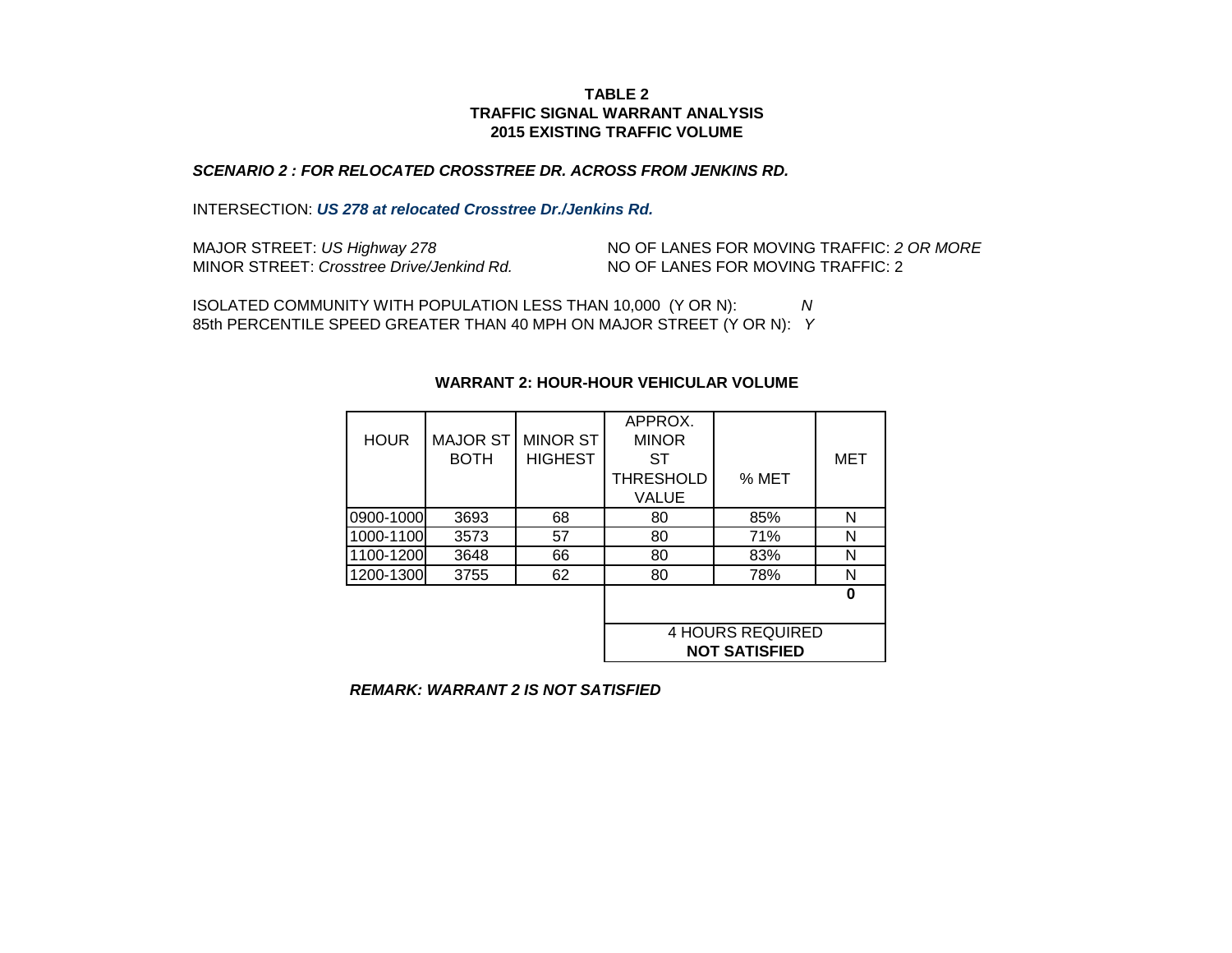## *SCENARIO 2 : FOR RELOCATED CROSSTREE DR. ACROSS FROM JENKINS RD.*

INTERSECTION: *US 278 at relocated Crosstree Dr./Jenkins Rd.*

| MAJOR STREET: US Highway 278              | NO OF LANES FOR MOVING TRAFFIC: 2 OR MORE |
|-------------------------------------------|-------------------------------------------|
| MINOR STREET: Crosstree Drive/Jenkind Rd. | NO OF LANES FOR MOVING TRAFFIC: 2         |

85th PERCENTILE SPEED GREATER THAN 40 MPH ON MAJOR STREET (Y OR N): *Y* ISOLATED COMMUNITY WITH POPULATION LESS THAN 10,000 (Y OR N): *N*

|             |                 |                 | APPROX.          |                        |     |
|-------------|-----------------|-----------------|------------------|------------------------|-----|
| <b>HOUR</b> | <b>MAJOR ST</b> | <b>MINOR ST</b> | <b>MINOR</b>     |                        |     |
|             | <b>BOTH</b>     | <b>HIGHEST</b>  | ST               |                        | MET |
|             |                 |                 | <b>THRESHOLD</b> | % MET                  |     |
|             |                 |                 | <b>VALUE</b>     |                        |     |
| 0900-1000   | 3693            | 68              | 100              | 68%                    | N   |
|             |                 |                 |                  |                        |     |
|             |                 |                 |                  |                        |     |
|             |                 |                 |                  | <b>1 HOUR REQUIRED</b> |     |
|             |                 |                 |                  | <b>NOT SATISFIED</b>   |     |

# **WARRANT 3: PEAK-HOUR VEHICULAR VOLUME**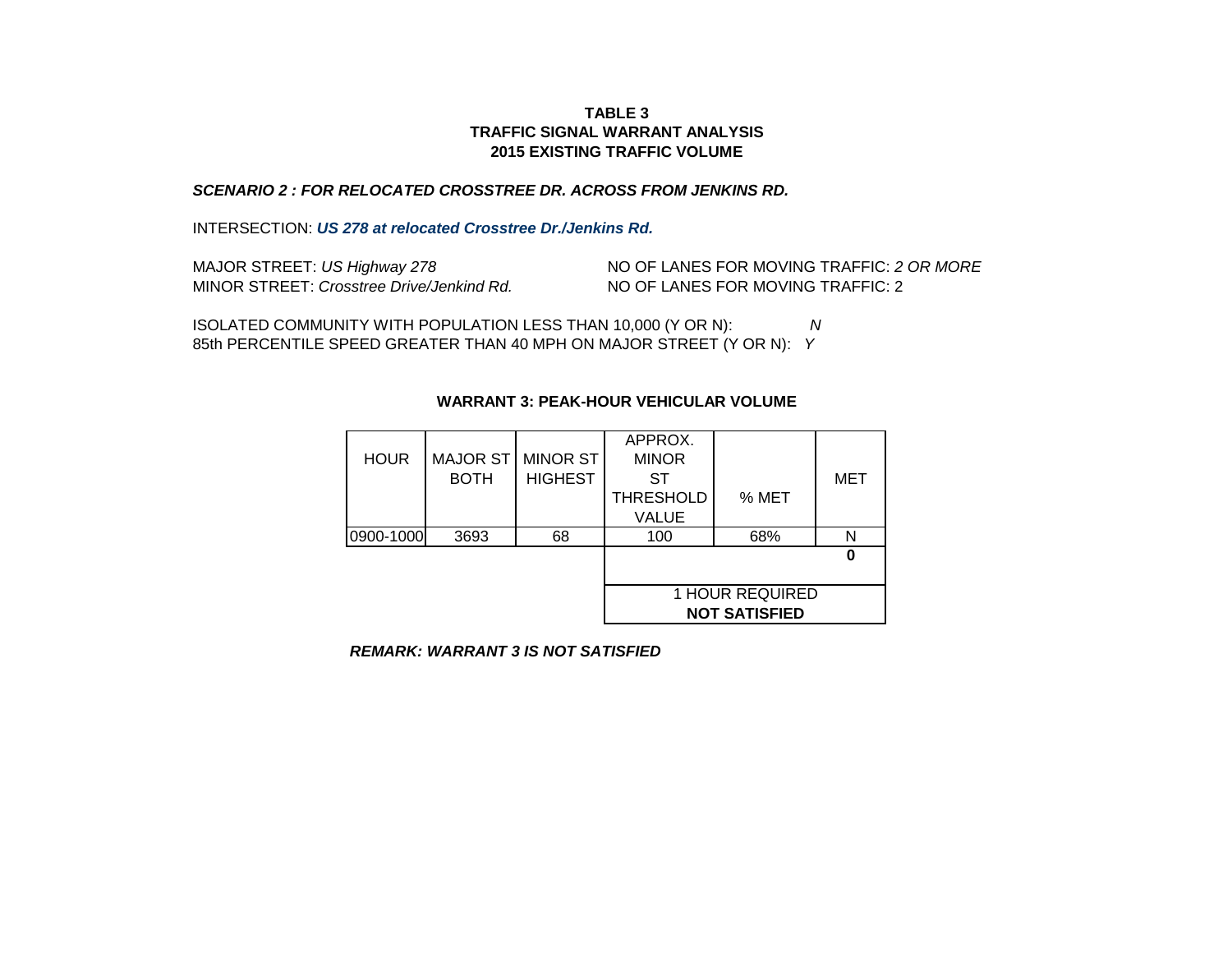*SCENARIO 3 : FOR MODIFIED SUPER STREET*

INTERSECTION: *US 278 at Proposed Blue Heron Point*

MINOR STREET: Blue Heron Point **No. 1 And 19 and 19 and 19 and 19 and 19 and 19 and 19 and 19 and 19 and 19 and 19 and 19 and 19 and 19 and 19 and 19 and 19 and 19 and 19 and 19 and 19 and 19 and 19 and 19 and 19 and 19 an** MAJOR STREET: US Highway 278 **No. 1998** NO OF LANES FOR MOVING TRAFFIC: 2 OR MORE

ISOLATED COMMUNITY WITH POPULATION LESS THAN 10,000 (Y OR N): *N* 85th PERCENTILE SPEED GREATER THAN 40 MPH ON MAJOR STREET (Y OR N): *Y*

# **WARRANT 1: EIGHT-HOUR VEHICULAR VOLUME**

|             |                   |       | <b>WARRANT 1, CONDITION A</b> |       |                         |     |             | <b>WARRANT 1, CONDITION B</b> |      |                          |      |             |
|-------------|-------------------|-------|-------------------------------|-------|-------------------------|-----|-------------|-------------------------------|------|--------------------------|------|-------------|
| <b>HOUR</b> | MAJOR ST MAJOR ST |       | <b>MAJOR</b>                  |       | <b>MINOR</b>            |     | <b>BOTH</b> | <b>MAJOR</b>                  |      | <b>MINOR</b>             |      | <b>BOTH</b> |
|             | OPPOSING          | LT    | <b>ST</b>                     |       | ST                      |     | <b>MET</b>  | <b>ST</b>                     |      | <b>ST</b>                |      | <b>MET</b>  |
|             | EB                | WBL+U | THRESHOLDI                    | % MET | THRESHOLD   % MET       |     |             | THRESHOLD   % MET             |      | <b>THRESHOLD   % MET</b> |      |             |
|             |                   |       | <b>VALUE</b>                  |       | <b>VALUE</b>            |     |             | <b>VALUE</b>                  |      | <b>VALUE</b>             |      |             |
| 0700-0800   | 1963              | 23    | 420                           | 467%  | 105                     | 22% | N           | 630                           | 312% | 53                       | 43%  | N           |
| 0800-0900   | 2066              | 47    | 420                           | 492%  | 105                     | 45% | N           | 630                           | 328% | 53                       | 89%  | N           |
| 0900-1000   | 1541              | 73    | 420                           | 367%  | 105                     | 70% | N           | 630                           | 245% | 53                       | 138% | Υ           |
| 1000-1100   | 1422              | 88    | 420                           | 339%  | 105                     | 84% | N           | 630                           | 226% | 53                       | 166% | Y           |
| 1100-1200   | 1831              | 90    | 420                           | 436%  | 105                     | 86% | N           | 630                           | 291% | 53                       | 170% | Y           |
| 1200-1300   | 1839              | 68    | 420                           | 438%  | 105                     | 65% | N           | 630                           | 292% | 53                       | 128% | Y           |
| 1300-1400   | 1879              | 77    | 420                           | 447%  | 105                     | 73% | N           | 630                           | 298% | 53                       | 145% | Υ           |
| 1400-1500   | 1946              | 80    | 420                           | 463%  | 105                     | 76% | N           | 630                           | 309% | 53                       | 151% | Y           |
| 1500-1600   | 2038              | 91    | 420                           | 485%  | 105                     | 87% | N           | 630                           | 323% | 53                       | 172% | Υ           |
| 1600-1700   | 1858              | 98    | 420                           | 442%  | 105                     | 93% | N           | 630                           | 295% | 53                       | 185% | Υ           |
| 1700-1800   | 1882              | 75    | 420                           | 448%  | 105                     | 71% | N           | 630                           | 299% | 53                       | 142% | Y           |
| 1800-1900   | 1529              | 78    | 420                           | 364%  | 105                     | 74% | N           | 630                           | 243% | 53                       | 147% | Y           |
|             |                   |       |                               |       |                         |     | 0           |                               |      |                          |      | 10          |
|             |                   |       |                               |       |                         |     |             |                               |      |                          |      |             |
|             |                   |       |                               |       | <b>8 HOURS REQUIRED</b> |     |             | <b>8 HOURS REQUIRED</b>       |      |                          |      |             |
|             |                   |       |                               |       | <b>NOT SATISFIED</b>    |     |             |                               |      | <b>SATISFIED</b>         |      |             |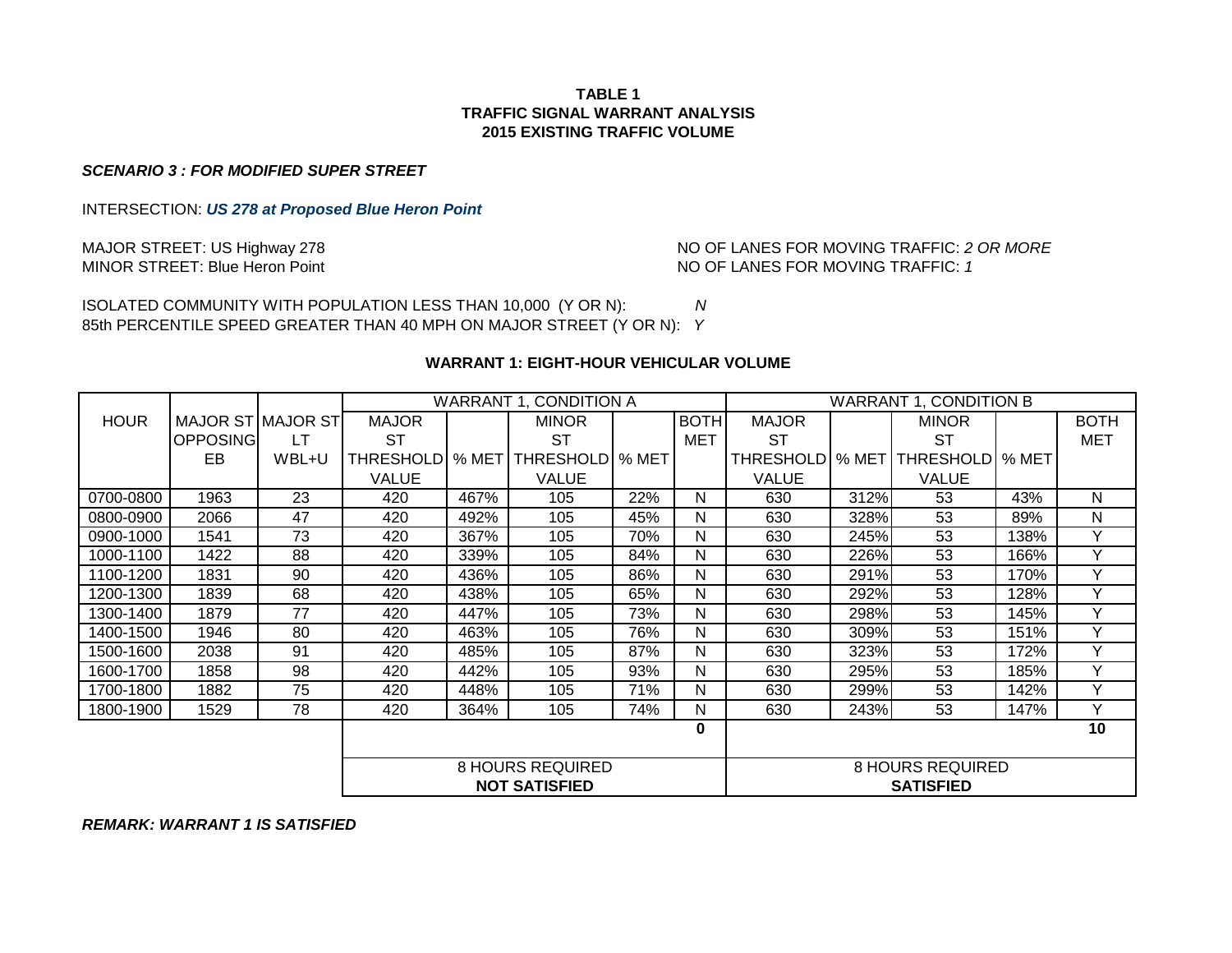#### *SCENARIO 3 : FOR MODIFIED SUPER STREET*

INTERSECTION: *US 278 at Proposed Blue Heron Point*

MINOR STREET: Blue Heron Point MAJOR STREET: US Highway 278

NO OF LANES FOR MOVING TRAFFIC: *2 OR MORE* NO OF LANES FOR MOVING TRAFFIC: *1*

ISOLATED COMMUNITY WITH POPULATION LESS THAN 10,000 (Y OR N): *N* 85th PERCENTILE SPEED GREATER THAN 40 MPH ON MAJOR STREET (Y OR N): *Y*

# APPROX. HOUR MAJOR ST MAJOR ST MINOR OPPOSING LT ST I MET EB WBL+U THRESHOLD SMET VALUE 1000-1100 1422 88 60 147% Y 1100-1200 1831 90 60 150% Y 1500-1600 2038 91 60 152% Y 1600-1700 1858 98 60 163% Y **4 NOT SATISFIED** 4 HOURS REQUIRED

#### **WARRANT 2: HOUR-HOUR VEHICULAR VOLUME**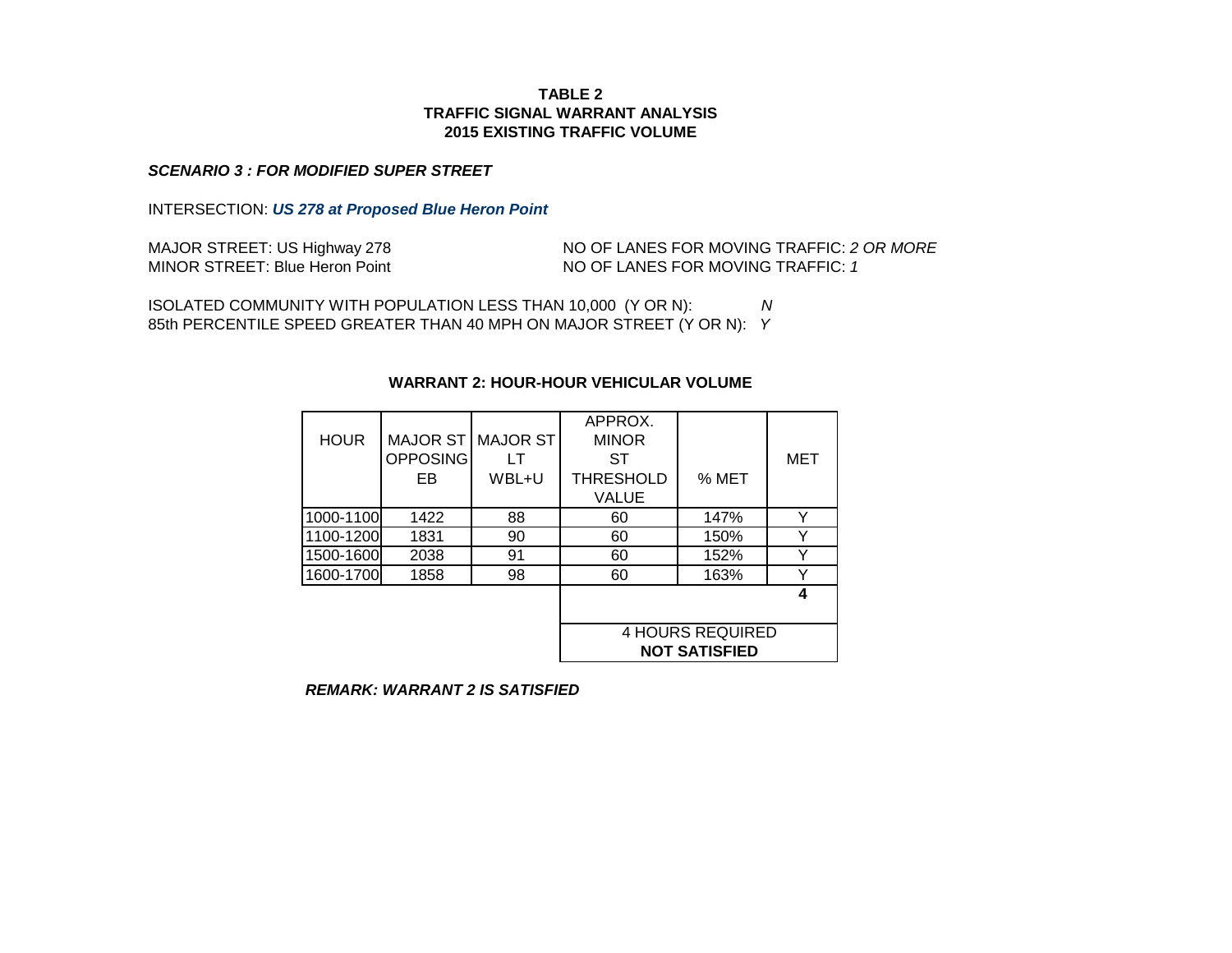#### *SCENARIO 3 : FOR MODIFIED SUPER STREET*

INTERSECTION: *US 278 at Proposed Blue Heron Point*

| MAJOR STREET: US Highway 278          |
|---------------------------------------|
| <b>MINOR STREET: Blue Heron Point</b> |

NO OF LANES FOR MOVING TRAFFIC: *2 OR MORE* NO OF LANES FOR MOVING TRAFFIC: *1* 

ISOLATED COMMUNITY WITH POPULATION LESS THAN 10,000 (Y OR N): *N* 85th PERCENTILE SPEED GREATER THAN 40 MPH ON MAJOR STREET (Y OR N): *Y*

|             |          |                   | APPROX.          |                        |     |
|-------------|----------|-------------------|------------------|------------------------|-----|
| <b>HOUR</b> |          | MAJOR ST MAJOR ST | <b>MINOR</b>     |                        |     |
|             | OPPOSING |                   | ST               |                        | MET |
|             | EB       | WBL+U             | <b>THRESHOLD</b> | % MET                  |     |
|             |          | <b>VALUE</b>      |                  |                        |     |
| 1600-1700   | 1858     | 98                | 75               | 131%                   |     |
|             |          |                   |                  |                        |     |
|             |          |                   |                  |                        |     |
|             |          |                   |                  | <b>1 HOUR REQUIRED</b> |     |
|             |          |                   |                  | <b>SATISFIED</b>       |     |

## **WARRANT 3: PEAK-HOUR VEHICULAR VOLUME**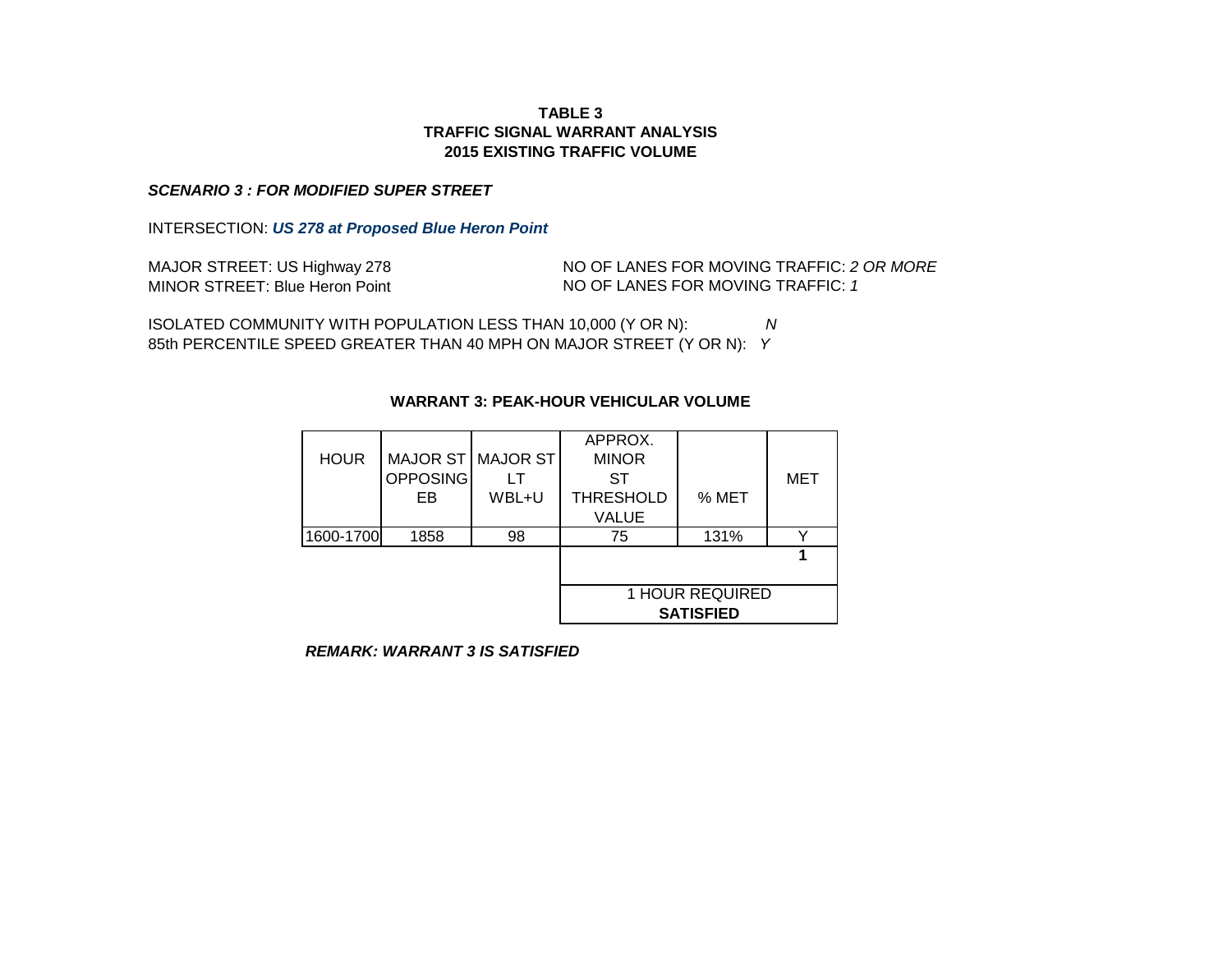#### *SCENARIO 3 : FOR MODIFIED SUPER STREET*

INTERSECTION: *US 278 at New Median U-Turn East of Jenkins Rd.*

MAJOR STREET: US Highway 278 **No. 1998 NO OF LANES FOR MOVING TRAFFIC:** 2 OR MORE MINOR STREET: Median U-Turn and More of the Mondon Mondon Mo OF LANES FOR MOVING TRAFFIC: 1 NO OF LANES FOR MOVING TRAFFIC: 1

ISOLATED COMMUNITY WITH POPULATION LESS THAN 10,000 (Y OR N): *N* 85th PERCENTILE SPEED GREATER THAN 40 MPH ON MAJOR STREET (Y OR N): *Y*

#### **WARRANT 1: EIGHT-HOUR VEHICULAR VOLUME**

|             |                          |               |                     |         | WARRANT 1, CONDITION A  |     |             | <b>WARRANT 1, CONDITION B</b> |      |                          |      |              |
|-------------|--------------------------|---------------|---------------------|---------|-------------------------|-----|-------------|-------------------------------|------|--------------------------|------|--------------|
| <b>HOUR</b> | <b>MAJOR ST MAJOR ST</b> |               | <b>MAJOR</b>        |         | <b>MINOR</b>            |     | <b>BOTH</b> | <b>MAJOR</b>                  |      | <b>MINOR</b>             |      | <b>BOTH</b>  |
|             | OPPOSINGI                | <b>U-TURN</b> | <b>ST</b>           |         | ST                      |     | <b>MET</b>  | <b>ST</b>                     |      | <b>ST</b>                |      | <b>MET</b>   |
|             | <b>WB</b>                |               | WB U-Turn THRESHOLD | $%$ MET | THRESHOLD   % MET       |     |             | THRESHOLD   % MET             |      | <b>THRESHOLD   % MET</b> |      |              |
|             |                          |               | <b>VALUE</b>        |         | <b>VALUE</b>            |     |             | <b>VALUE</b>                  |      | <b>VALUE</b>             |      |              |
| 0700-0800   | 1208                     | 24            | 420                 | 288%    | 105                     | 23% | N           | 630                           | 192% | 53                       | 45%  | N            |
| 0800-0900   | 1435                     | 41            | 420                 | 342%    | 105                     | 39% | N           | 630                           | 228% | 53                       | 77%  | $\mathsf{N}$ |
| 0900-1000   | 1612                     | 56            | 420                 | 384%    | 105                     | 53% | N           | 630                           | 256% | 53                       | 106% | Y            |
| 1000-1100   | 1715                     | 49            | 420                 | 408%    | 105                     | 47% | N           | 630                           | 272% | 53                       | 92%  | N            |
| 1100-1200   | 1319                     | 50            | 420                 | 314%    | 105                     | 48% | N           | 630                           | 209% | 53                       | 94%  | N            |
| 1200-1300   | 1470                     | 54            | 420                 | 350%    | 105                     | 51% | N           | 630                           | 233% | 53                       | 102% | Y            |
| 1300-1400   | 1430                     | 40            | 420                 | 340%    | 105                     | 38% | N           | 630                           | 227% | 53                       | 75%  | N            |
| 1400-1500   | 1506                     | 39            | 420                 | 359%    | 105                     | 37% | N           | 630                           | 239% | 53                       | 74%  | $\mathsf{N}$ |
| 1500-1600   | 2556                     | 37            | 420                 | 609%    | 105                     | 35% | N           | 630                           | 406% | 53                       | 70%  | N            |
| 1600-1700   | 2843                     | 48            | 420                 | 677%    | 105                     | 46% | N           | 630                           | 451% | 53                       | 91%  | N            |
| 1700-1800   | 2860                     | 55            | 420                 | 681%    | 105                     | 52% | N           | 630                           | 454% | 53                       | 104% | Y            |
| 1800-1900   | 1861                     | 32            | 420                 | 443%    | 105                     | 30% | N           | 630                           | 295% | 53                       | 60%  | ${\sf N}$    |
|             |                          |               |                     |         |                         |     | 0           |                               |      |                          |      | 3            |
|             |                          |               |                     |         |                         |     |             |                               |      |                          |      |              |
|             |                          |               |                     |         | <b>8 HOURS REQUIRED</b> |     |             |                               |      | <b>8 HOURS REQUIRED</b>  |      |              |
|             |                          |               |                     |         | <b>NOT SATISFIED</b>    |     |             |                               |      | <b>NOT SATISFIED</b>     |      |              |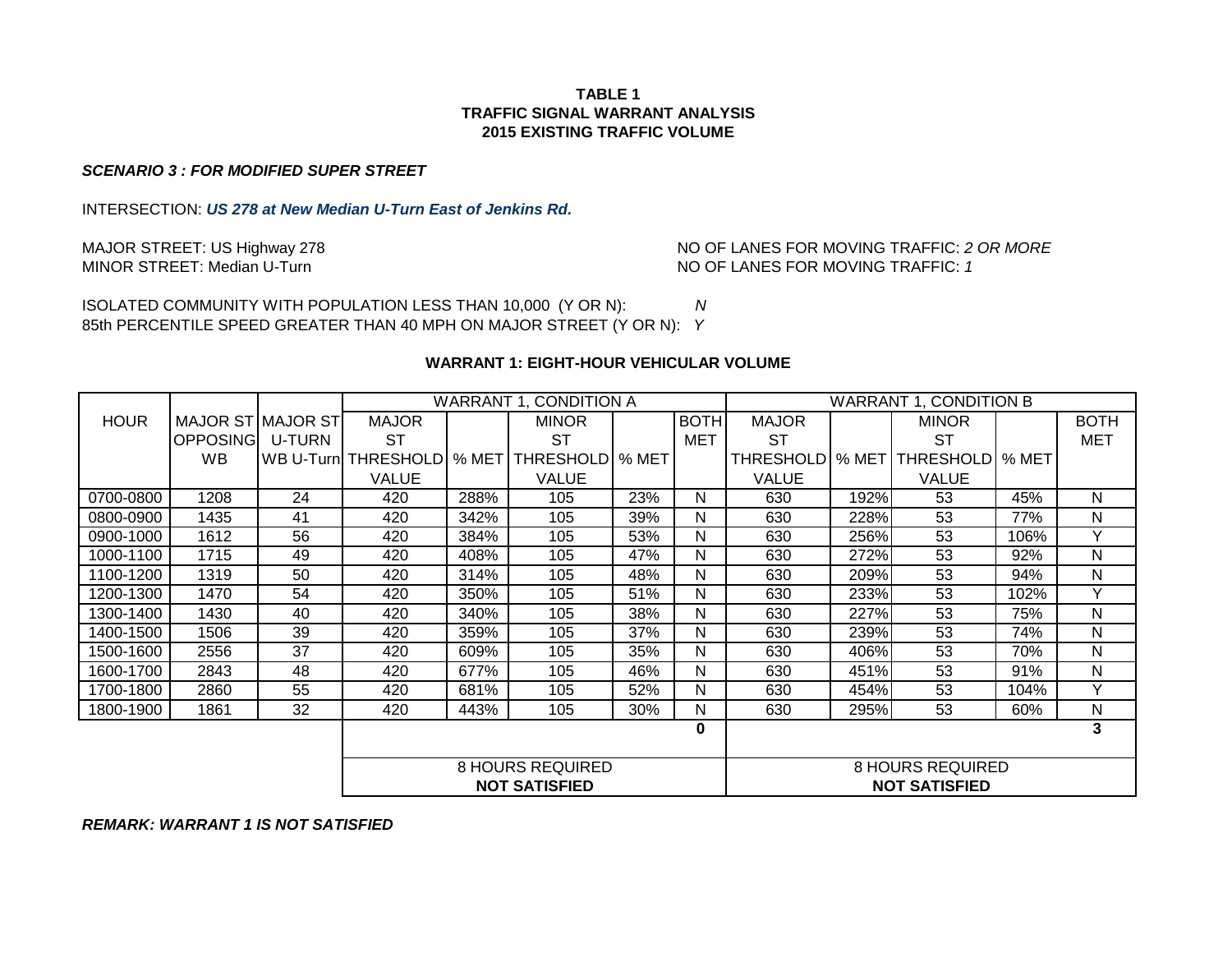#### *SCENARIO 3 : FOR MODIFIED SUPER STREET*

INTERSECTION: *US 278 at New Median U-Turn East of Jenkins Rd.*

| MAJOR STREET: US Highway 278 | NO OF LANES FOR MOVING TRAFFIC: 2 OR MORE |
|------------------------------|-------------------------------------------|
| MINOR STREET: Median U-Turn  | NO OF LANES FOR MOVING TRAFFIC: 1         |

ISOLATED COMMUNITY WITH POPULATION LESS THAN 10,000 (Y OR N): *N* 85th PERCENTILE SPEED GREATER THAN 40 MPH ON MAJOR STREET (Y OR N): *Y*

## **WARRANT 2: HOUR-HOUR VEHICULAR VOLUME**

|             |                 |               | APPROX.                 |       |     |  |
|-------------|-----------------|---------------|-------------------------|-------|-----|--|
| <b>HOUR</b> | <b>MAJOR ST</b> | MAJOR ST      | <b>MINOR</b>            |       |     |  |
|             | <b>OPPOSING</b> | <b>U-TURN</b> | ST                      |       | MET |  |
|             | <b>WB</b>       | WB U-Turn     | <b>THRESHOLD</b>        | % MET |     |  |
|             |                 |               | <b>VALUE</b>            |       |     |  |
| 0900-1000   | 1612            | 56            | 60                      | 93%   | N   |  |
| 1100-1200   | 1319            | 50            | 60                      | 83%   | N   |  |
| 1200-1300   | 1470            | 54            | 60                      | 90%   | N   |  |
| 1700-1800   | 2860            | 55            | 60                      | 92%   | N   |  |
|             |                 |               |                         |       | ŋ   |  |
|             |                 |               |                         |       |     |  |
|             |                 |               | <b>4 HOURS REQUIRED</b> |       |     |  |
|             |                 |               | <b>NOT SATISFIED</b>    |       |     |  |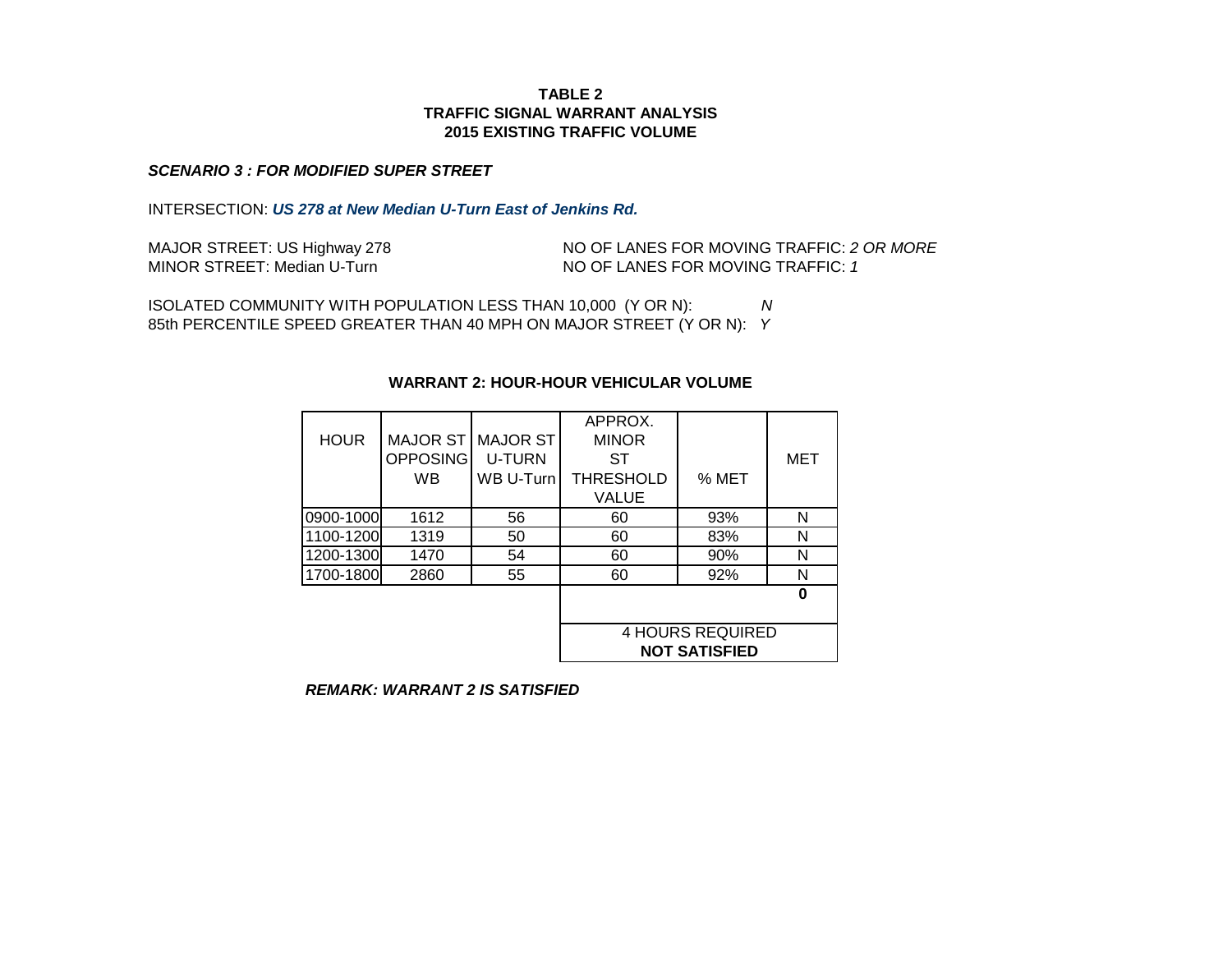## **TRAFFIC SIGNAL WARRANT ANALYSIS TABLE 3 2015 EXISTING TRAFFIC VOLUME**

#### *SCENARIO 3 : FOR MODIFIED SUPER STREET*

INTERSECTION: *US 278 at New Median U-Turn East of Jenkins Rd.*

| MAJOR STREET: US Highway 278 | NO OF |
|------------------------------|-------|
| MINOR STREET: Median U-Turn  | NO OF |

LANES FOR MOVING TRAFFIC: 2 OR MORE LANES FOR MOVING TRAFFIC: 1

ISOLATED COMMUNITY WITH POPULATION LESS THAN 10,000 (Y OR N): *N* 85th PERCENTILE SPEED GREATER THAN 40 MPH ON MAJOR STREET (Y OR N): *Y*

|             |                        |                   | APPROX.              |       |     |  |  |
|-------------|------------------------|-------------------|----------------------|-------|-----|--|--|
| <b>HOUR</b> |                        | MAJOR ST MAJOR ST | <b>MINOR</b>         |       |     |  |  |
|             | <b>OPPOSING</b>        | U-TURN            | ST                   |       | MET |  |  |
|             | <b>SB</b>              | WB U-Turn         | <b>THRESHOLD</b>     | % MET |     |  |  |
|             |                        |                   | VALUE                |       |     |  |  |
| 0900-1000   | 1612                   | 56                | 75                   | 75%   | N   |  |  |
|             |                        |                   |                      |       |     |  |  |
|             |                        |                   |                      |       |     |  |  |
|             | <b>1 HOUR REQUIRED</b> |                   |                      |       |     |  |  |
|             |                        |                   | <b>NOT SATISFIED</b> |       |     |  |  |

## **WARRANT 3: PEAK-HOUR VEHICULAR VOLUME**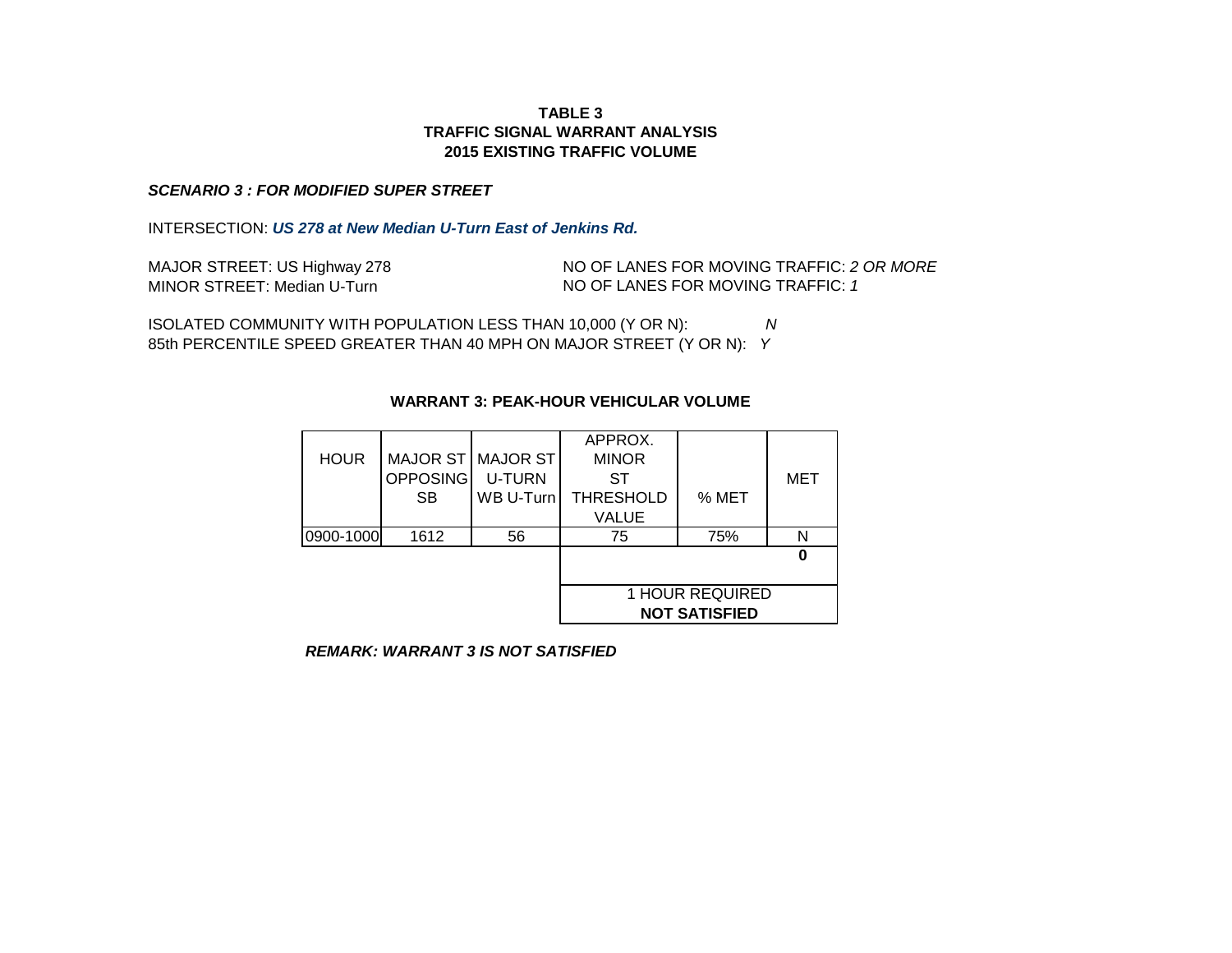## **TABLE 1 TRAFFIC SIGNAL WARRANT ANALYSIS 2020 PROJECTED TRAFFIC VOLUME**

*SCENARIO 3 : FOR MODIFIED SUPER STREET*

INTERSECTION: *US 278 at Proposed Blue Heron Point*

MAJOR STREET: US Highway 278 **NO OF LANES FOR MOVING TRAFFIC: 2 OR MORE**<br>MINOR STREET: Blue Heron Point **NO OF LANES FOR MOVING TRAFFIC:** 1 NO OF LANES FOR MOVING TRAFFIC: 1

ISOLATED COMMUNITY WITH POPULATION LESS THAN 10,000 (Y OR N): *N* 85th PERCENTILE SPEED GREATER THAN 40 MPH ON MAJOR STREET (Y OR N): *Y*

# **WARRANT 1: EIGHT-HOUR VEHICULAR VOLUME**

|             |                          |       | WARRANT 1. CONDITION A |       |                      |       | <b>WARRANT 1, CONDITION B</b> |              |       |                  |       |             |
|-------------|--------------------------|-------|------------------------|-------|----------------------|-------|-------------------------------|--------------|-------|------------------|-------|-------------|
| <b>HOUR</b> | <b>MAJOR ST MAJOR ST</b> |       | <b>MAJOR</b>           |       | <b>MINOR</b>         |       | <b>BOTH</b>                   | <b>MAJOR</b> |       | <b>MINOR</b>     |       | <b>BOTH</b> |
|             | OPPOSING                 | LT    | ST                     |       | SТ                   |       | MET                           | ST           |       | ST               |       | MET         |
|             | EB                       | WBL+U | THRESHOLDI             | % MET | <b>THRESHOLD</b>     | % MET |                               | THRESHOLDI   | % MET | <b>THRESHOLD</b> | % MET |             |
|             |                          |       | <b>VALUE</b>           |       | <b>VALUE</b>         |       |                               | VALUE        |       | <b>VALUE</b>     |       |             |
| 0700-0800   | 2002                     | 23    | 420                    | 477%  | 105                  | 22%   | N                             | 630          | 318%  | 53               | 44%   | N           |
| 0800-0900   | 2107                     | 48    | 420                    | 502%  | 105                  | 46%   | N                             | 630          | 334%  | 53               | 90%   | N           |
| 0900-1000   | 1572                     | 74    | 420                    | 374%  | 105                  | 71%   | N                             | 630          | 249%  | 53               | 140%  | Y           |
| 1000-1100   | 1450                     | 90    | 420                    | 345%  | 105                  | 85%   | N                             | 630          | 230%  | 53               | 169%  | Y           |
| 1100-1200   | 1868                     | 92    | 420                    | 445%  | 105                  | 87%   | N                             | 630          | 296%  | 53               | 173%  | Y           |
| 1200-1300   | 1876                     | 69    | 420                    | 447%  | 105                  | 66%   | N                             | 630          | 298%  | 53               | 131%  | Y           |
| 1300-1400   | 1917                     | 79    | 420                    | 456%  | 105                  | 75%   | N                             | 630          | 304%  | 53               | 148%  | Υ           |
| 1400-1500   | 1985                     | 82    | 420                    | 473%  | 105                  | 78%   | N                             | 630          | 315%  | 53               | 154%  | Y           |
| 1500-1600   | 2079                     | 93    | 420                    | 495%  | 105                  | 88%   | N                             | 630          | 330%  | 53               | 175%  | Y           |
| 1600-1700   | 1895                     | 100   | 420                    | 451%  | 105                  | 95%   | N                             | 630          | 301%  | 53               | 189%  | Υ           |
| 1700-1800   | 1920                     | 77    | 420                    | 457%  | 105                  | 73%   | N                             | 630          | 305%  | 53               | 144%  | Y           |
| 1800-1900   | 1560                     | 80    | 420                    | 371%  | 105                  | 76%   | N                             | 630          | 248%  | 53               | 150%  | Y           |
|             |                          |       |                        |       |                      |       | 0                             |              |       |                  |       | 10          |
|             |                          |       |                        |       |                      |       |                               |              |       |                  |       |             |
|             | <b>8 HOURS REQUIRED</b>  |       |                        |       | 8 HOURS REQUIRED     |       |                               |              |       |                  |       |             |
|             |                          |       |                        |       | <b>NOT SATISFIED</b> |       |                               |              |       | <b>SATISFIED</b> |       |             |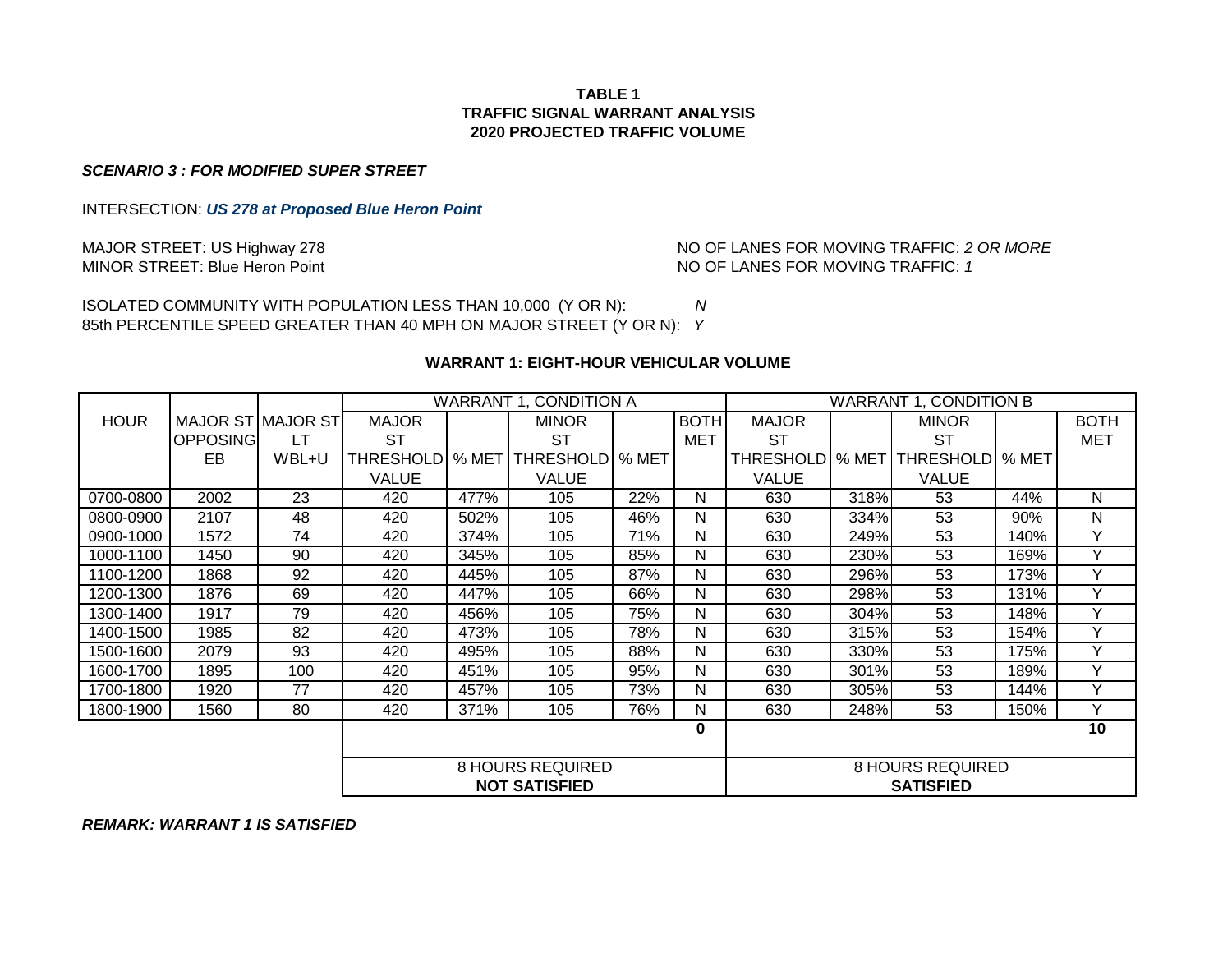#### *SCENARIO 3 : FOR MODIFIED SUPER STREET*

INTERSECTION: *US 278 at Proposed Blue Heron Point*

MAJOR STREET: US Highway 278 MINOR STREET: Blue Heron Point NO OF LANES FOR MOVING TRAFFIC: *2 OR MORE* NO OF LANES FOR MOVING TRAFFIC: *1*

ISOLATED COMMUNITY WITH POPULATION LESS THAN 10,000 (Y OR N): *N* 85th PERCENTILE SPEED GREATER THAN 40 MPH ON MAJOR STREET (Y OR N): *Y*

# APPROX. HOUR MAJOR ST MAJOR ST MINOR OPPOSING LT ST I MET EB WBL+U THRESHOLD SMET VALUE 1000-1100 1826 79 60 131% Y 1100-1200 1803 73 60 122% Y 1500-1600 1988 80 60 133% Y 1600-1700 1848 80 60 133% Y **4** 4 HOURS REQUIRED **NOT SATISFIED**

#### **WARRANT 2: HOUR-HOUR VEHICULAR VOLUME**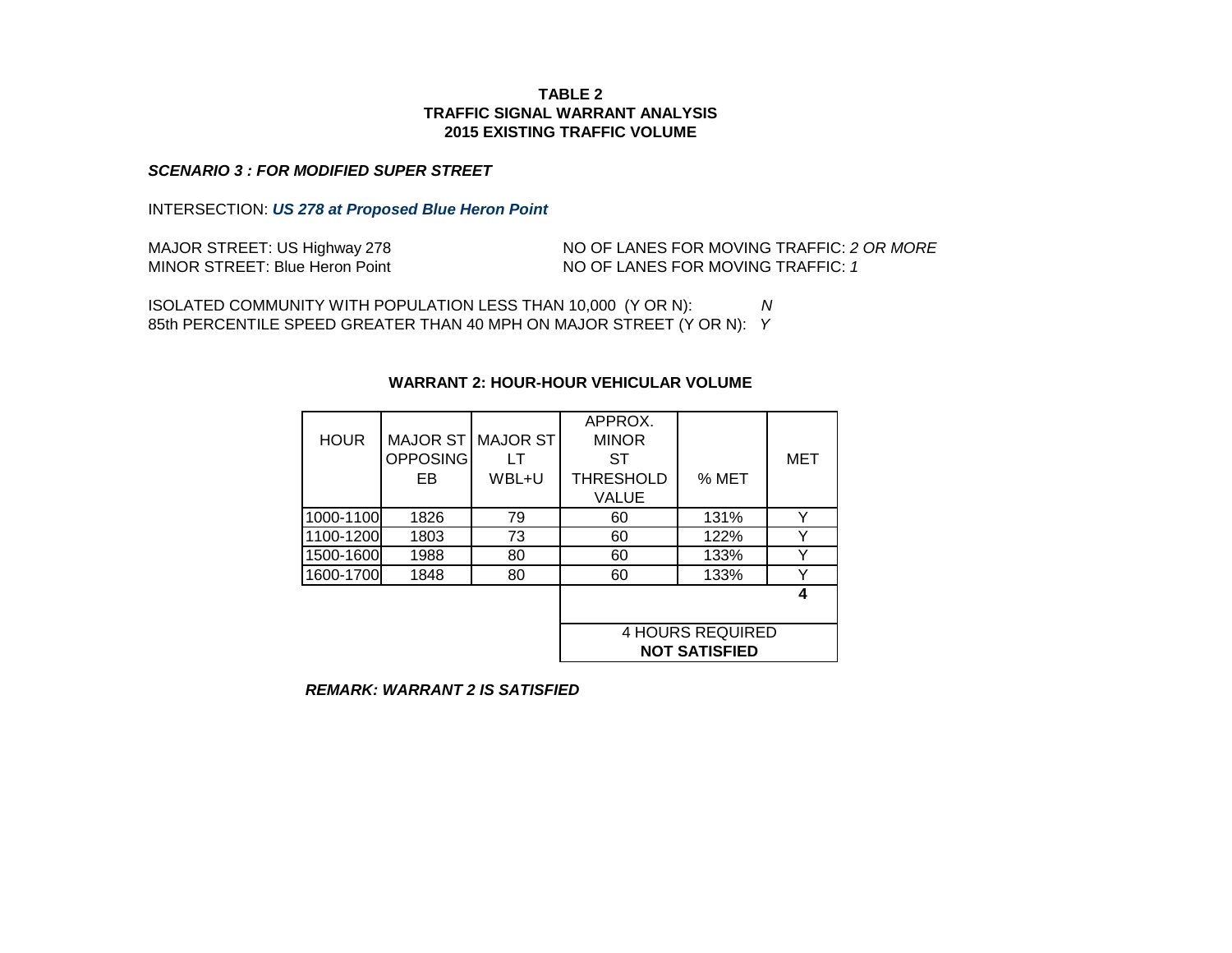## **TRAFFIC SIGNAL WARRANT ANALYSIS TABLE 3 2015 EXISTING TRAFFIC VOLUME**

#### *SCENARIO 3 : FOR MODIFIED SUPER STREET*

INTERSECTION: *US 278 at Proposed Blue Heron Point*

| MAJOR STREET: US Highway 278          |
|---------------------------------------|
| <b>MINOR STREET: Blue Heron Point</b> |

NO OF LANES FOR MOVING TRAFFIC: *2 OR MORE* NO OF LANES FOR MOVING TRAFFIC: *1* 

ISOLATED COMMUNITY WITH POPULATION LESS THAN 10,000 (Y OR N): *N* 85th PERCENTILE SPEED GREATER THAN 40 MPH ON MAJOR STREET (Y OR N): *Y*

|             |          |                   | APPROX.          |                        |     |  |  |
|-------------|----------|-------------------|------------------|------------------------|-----|--|--|
| <b>HOUR</b> |          | MAJOR ST MAJOR ST | <b>MINOR</b>     |                        |     |  |  |
|             | OPPOSING |                   | ST               |                        | MET |  |  |
|             | EB       | WBL+U             | THRESHOLD        | % MET                  |     |  |  |
|             |          |                   | <b>VALUE</b>     |                        |     |  |  |
| 1600-1700   | 1848     | 80                | 75               | 106%                   |     |  |  |
|             |          |                   |                  |                        |     |  |  |
|             |          |                   |                  |                        |     |  |  |
|             |          |                   |                  | <b>1 HOUR REQUIRED</b> |     |  |  |
|             |          |                   | <b>SATISFIED</b> |                        |     |  |  |

## **WARRANT 3: PEAK-HOUR VEHICULAR VOLUME**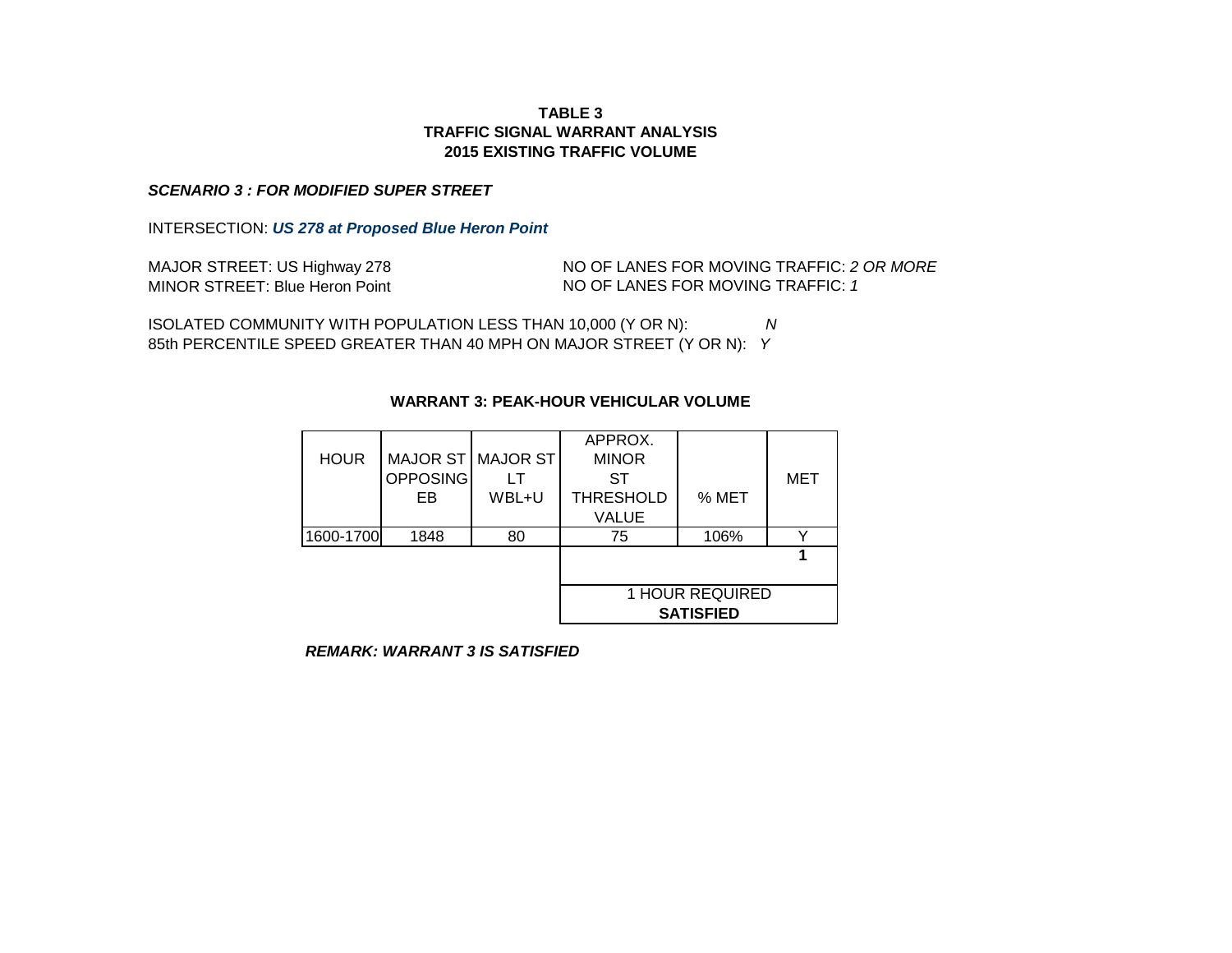## **TABLE 1 TRAFFIC SIGNAL WARRANT ANALYSIS 2020 PROJECTED TRAFFIC VOLUME**

#### *SCENARIO 3 : FOR MODIFIED SUPER STREET*

INTERSECTION: *US 278 at New Median U-Turn East of Jenkins Rd.*

MAJOR STREET: US Highway 278 **No. 1998 NO OF LANES FOR MOVING TRAFFIC:** 2 OR MORE MINOR STREET: Median U-Turn and More of the Mondon Mondon Mo OF LANES FOR MOVING TRAFFIC: 1 NO OF LANES FOR MOVING TRAFFIC: 1

ISOLATED COMMUNITY WITH POPULATION LESS THAN 10,000 (Y OR N): *N* 85th PERCENTILE SPEED GREATER THAN 40 MPH ON MAJOR STREET (Y OR N): *Y*

#### **WARRANT 1: EIGHT-HOUR VEHICULAR VOLUME**

|                         |                          |        | WARRANT 1, CONDITION A |                         |                      |     | <b>WARRANT 1, CONDITION B</b> |                   |      |                      |      |             |
|-------------------------|--------------------------|--------|------------------------|-------------------------|----------------------|-----|-------------------------------|-------------------|------|----------------------|------|-------------|
| <b>HOUR</b>             | <b>MAJOR ST MAJOR ST</b> |        | <b>MAJOR</b>           |                         | <b>MINOR</b>         |     | <b>BOTH</b>                   | <b>MAJOR</b>      |      | <b>MINOR</b>         |      | <b>BOTH</b> |
|                         | <b>OPPOSING</b>          | U-TURN | <b>ST</b>              |                         | ST                   |     | <b>MET</b>                    | <b>ST</b>         |      | <b>ST</b>            |      | <b>MET</b>  |
|                         | <b>WB</b>                |        | WB U-Turn THRESHOLD    | % MET                   | THRESHOLD   % MET    |     |                               | THRESHOLD   % MET |      | THRESHOLD   % MET    |      |             |
|                         |                          |        | <b>VALUE</b>           |                         | <b>VALUE</b>         |     |                               | <b>VALUE</b>      |      | <b>VALUE</b>         |      |             |
| 0700-0800               | 1232                     | 24     | 420                    | 293%                    | 105                  | 23% | N                             | 630               | 196% | 53                   | 46%  | N           |
| 0800-0900               | 1464                     | 42     | 420                    | 349%                    | 105                  | 40% | N                             | 630               | 232% | 53                   | 79%  | N           |
| 0900-1000               | 1644                     | 57     | 420                    | 391%                    | 105                  | 54% | N                             | 630               | 261% | 53                   | 108% | v           |
| 1000-1100               | 1749                     | 50     | 420                    | 417%                    | 105                  | 48% | N                             | 630               | 278% | 53                   | 94%  | N           |
| 1100-1200               | 1345                     | 51     | 420                    | 320%                    | 105                  | 49% | N                             | 630               | 214% | 53                   | 96%  | N           |
| 1200-1300               | 1499                     | 55     | 420                    | 357%                    | 105                  | 52% | N                             | 630               | 238% | 53                   | 104% | Y           |
| 1300-1400               | 1459                     | 41     | 420                    | 347%                    | 105                  | 39% | N                             | 630               | 232% | 53                   | 77%  | N           |
| 1400-1500               | 1536                     | 40     | 420                    | 366%                    | 105                  | 38% | N                             | 630               | 244% | 53                   | 75%  | N           |
| 1500-1600               | 2607                     | 38     | 420                    | 621%                    | 105                  | 36% | N                             | 630               | 414% | 53                   | 71%  | N           |
| 1600-1700               | 2900                     | 49     | 420                    | 690%                    | 105                  | 47% | N                             | 630               | 460% | 53                   | 92%  | N           |
| 1700-1800               | 2917                     | 56     | 420                    | 695%                    | 105                  | 53% | N                             | 630               | 463% | 53                   | 106% | Y           |
| 1800-1900               | 1898                     | 33     | 420                    | 452%                    | 105                  | 31% | N                             | 630               | 301% | 53                   | 62%  | N           |
|                         |                          |        |                        |                         |                      |     | 0                             |                   |      |                      |      | 3           |
|                         |                          |        |                        |                         |                      |     |                               |                   |      |                      |      |             |
| <b>8 HOURS REQUIRED</b> |                          |        |                        | <b>8 HOURS REQUIRED</b> |                      |     |                               |                   |      |                      |      |             |
|                         |                          |        |                        |                         | <b>NOT SATISFIED</b> |     |                               |                   |      | <b>NOT SATISFIED</b> |      |             |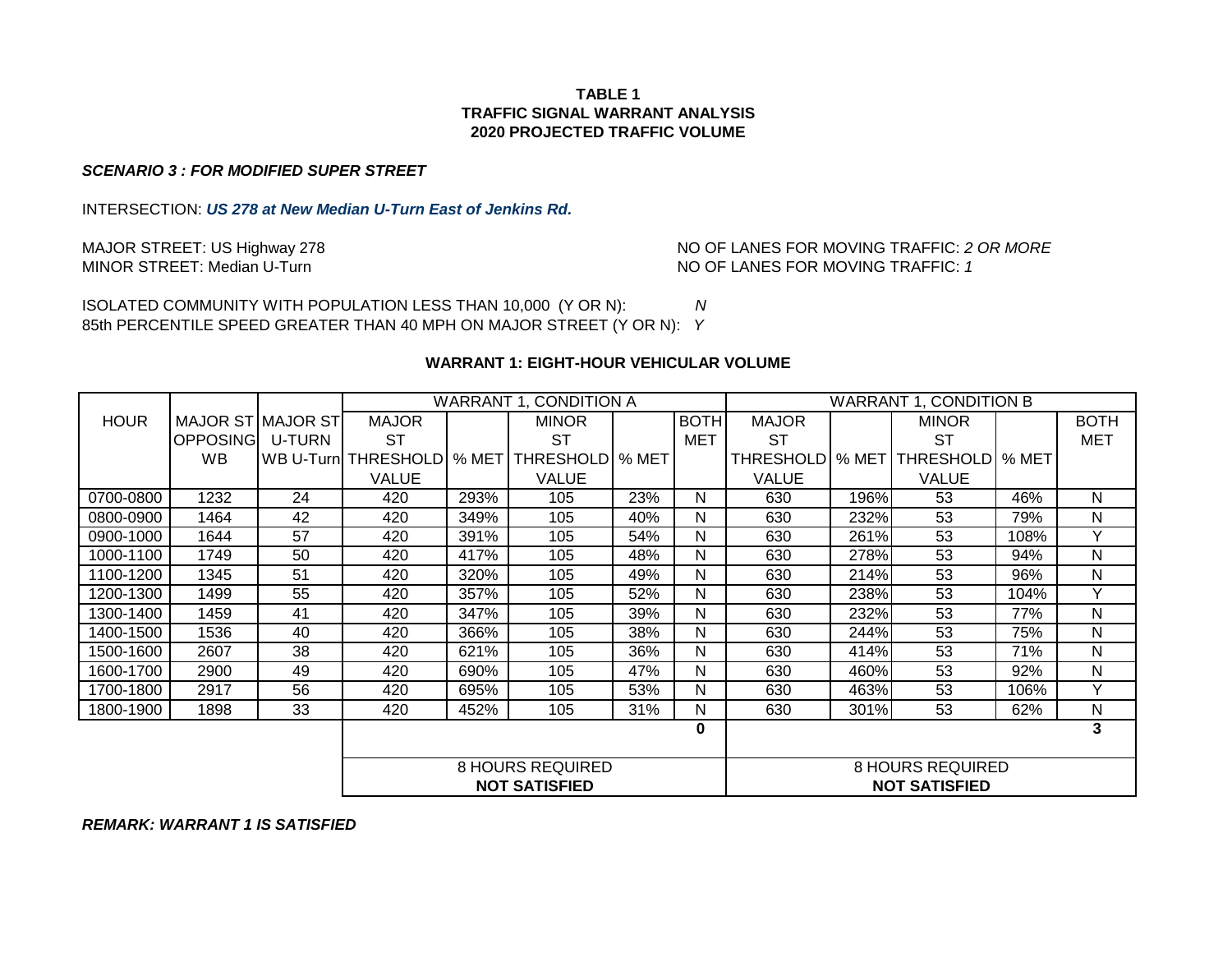#### **TABLE 2 TRAFFIC SIGNAL WARRANT ANALYSIS 2020 PROJECTED TRAFFIC VOLUME**

#### *SCENARIO 3 : FOR MODIFIED SUPER STREET*

INTERSECTION: *US 278 at New Median U-Turn East of Jenkins Rd.*

| MAJOR STREET: US Highway 278 | NO OF LANES FOR MOVING TRAFFIC: 2 OR MORE |
|------------------------------|-------------------------------------------|
| MINOR STREET: Median U-Turn  | NO OF LANES FOR MOVING TRAFFIC: 1         |

ISOLATED COMMUNITY WITH POPULATION LESS THAN 10,000 (Y OR N): *N* 85th PERCENTILE SPEED GREATER THAN 40 MPH ON MAJOR STREET (Y OR N): *Y*

# **WARRANT 2: HOUR-HOUR VEHICULAR VOLUME**

|             |                 |               | APPROX.                 |       |     |  |
|-------------|-----------------|---------------|-------------------------|-------|-----|--|
| <b>HOUR</b> | <b>MAJOR ST</b> | MAJOR ST      | <b>MINOR</b>            |       |     |  |
|             | <b>OPPOSING</b> | <b>U-TURN</b> | ST                      |       | MET |  |
|             | <b>WB</b>       | WB U-Turn     | <b>THRESHOLD</b>        | % MET |     |  |
|             |                 |               | <b>VALUE</b>            |       |     |  |
| 0900-1000   | 1644            | 57            | 60                      | 95%   | N   |  |
| 1100-1200   | 1345            | 51            | 60                      | 85%   | N   |  |
| 1200-1300   | 1499            | 55            | 60                      | 92%   | N   |  |
| 1700-1800   | 2917            | 56            | 60                      | 94%   | N   |  |
|             |                 |               |                         |       | ŋ   |  |
|             |                 |               |                         |       |     |  |
|             |                 |               | <b>4 HOURS REQUIRED</b> |       |     |  |
|             |                 |               | <b>NOT SATISFIED</b>    |       |     |  |